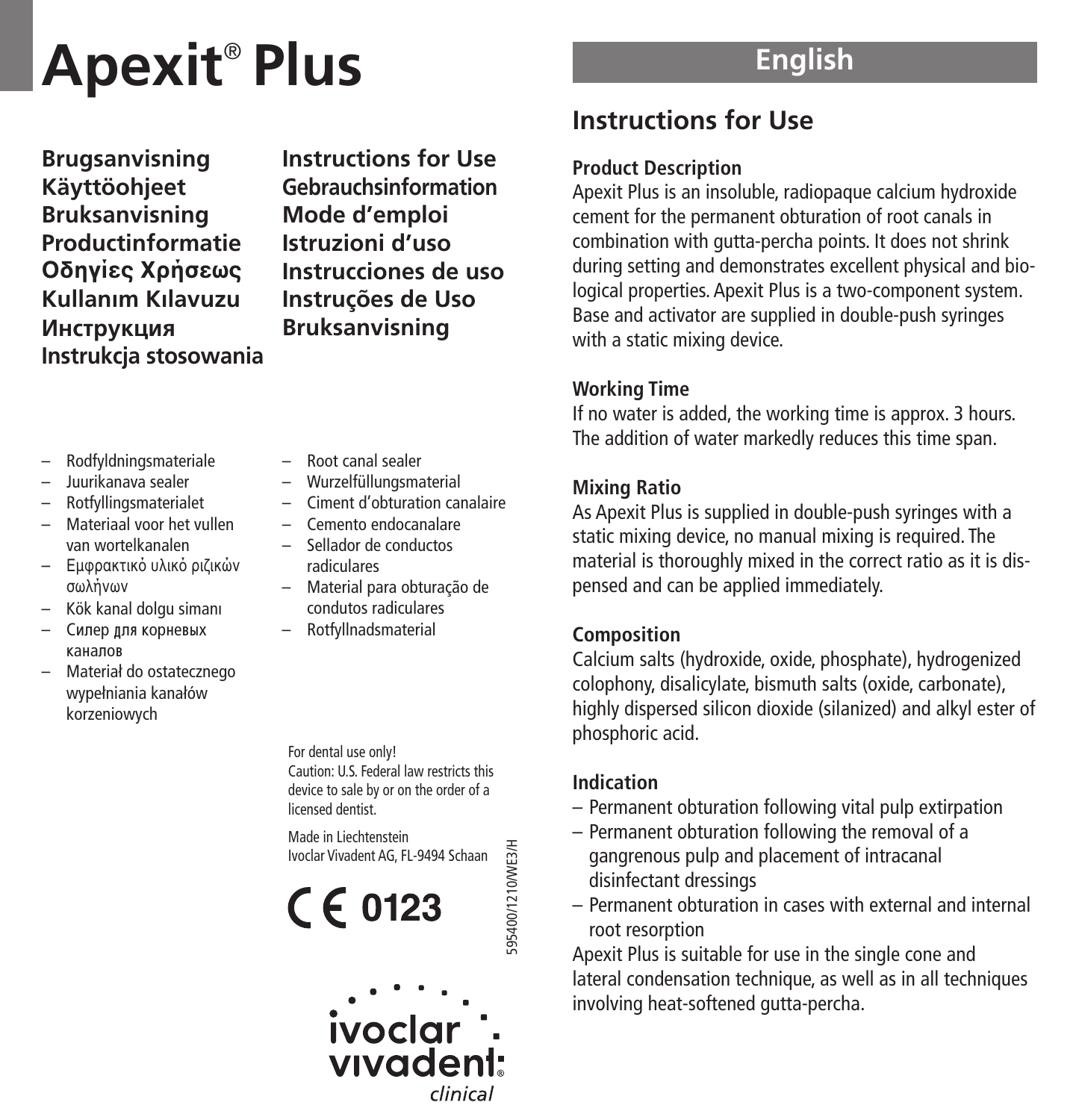## **Contraindication**

- Retrograde obturation
- Do not use Apexit Plus in patients with a known allergy to any of the product's ingredients.

## **Side Effects**

Avoid contact of Apexit Plus with the skin / mucous membranes and the eyes. Unset Apexit Plus may cause slight irritations.

## **Interactions**

The setting time of Apexit Plus in the root canal is dependent upon the availability of moisture. The setting reaction can progress very quickly in canals which have been inadequately dried. The amount of moisture required for the setting reaction reaches the root canal by means of the dentinal tubules. The material begins to set at the apex, as dentin is thinnest in this region and the apical foramen admits additional moisture. Thus even when using Apexit Plus, make sure to thoroughly dry the root canal system prior to performing the obturation. Outside the mouth, on the mixing pad, Apexit Plus may remain soft for several days, depending on the ambient humidity.

## **Application**

Remove the cap of the double-push syringe by turning it 1/4 turn counter clock-wise (discard the cap, do not re-use it!) and replace it with a mixing tip. If the double-push syringe has been used before, replace the used mixing tip with a new one just before dispensing Apexit Plus. Insert the mixing tip. Push the tip completely down until the notch of the mixing tip is aligned with that of the double-push syringe. Secure the mixing tip in place by gripping the coloured base and turning it 1/4 turn clock-wise. The double-push syringe contains pre-dosed amounts of Apexit Plus base and activator, which are automatically mixed and dispensed when the two components are extruded. You may either pick up the mixed material directly with a lentulo spiral filler and spin it into the canal, or introduce the material into the canal with the Intra-Oral Root Canal Tips, and then use the lentulo to spin it up the canal to the apical area. Subsequently, the root canal is filled in a

conventional manner using gutta-percha points or warm gutta-percha.

At room temperature and medium humidity, Apexit Plus remains soft for several hours after mixing and dispensing. This permits obturation of multiple canals with a single mix. The setting time of Apexit Plus is between three and five hours. In very dry canals, or in situations where the sealer layer is thicker than usual (e.g. when the single cone technique is used), the setting time can be more than ten hours. Further treatment steps may be performed with any suitable material. Further manipulation of the root canal system, such as the insertion of an endodontic post or an apicectomy should not be done prior to 24 hours following root canal obturation.

Apexit Plus does not contain any pharmaceutical substances such as corticoids, antibiotics or formaldehyde-based preparations.

Thus apical foci of inflammation are not masked by the antiphlogistic and immunosuppressive effect of these additives. To avoid postoperative sensitivity in the event of an infected canal, however, antibacterial root canal dressings should be placed prior to applying Apexit Plus. Should postoperative sensitivity occur, it should cease after a maximum of 48 hours.

## **Storage and shelf life**

- Do not use Apexit Plus after the indicated date of expiration.
- As Apexit Plus is temperature insensitive, it may either be stored at room temperature or in the refrigerator (2 to 28 °C/ 36 to 83 °F).
- Leave the used mixing tip on the syringe. Do not replace it with a new one until right before the next use. Do not re-use the original cap!
- Shelf life: see expiration date

**Keep out of the reach of children! For use in dentistry only!**

**Date information prepared:** 12/2010; Rev. 2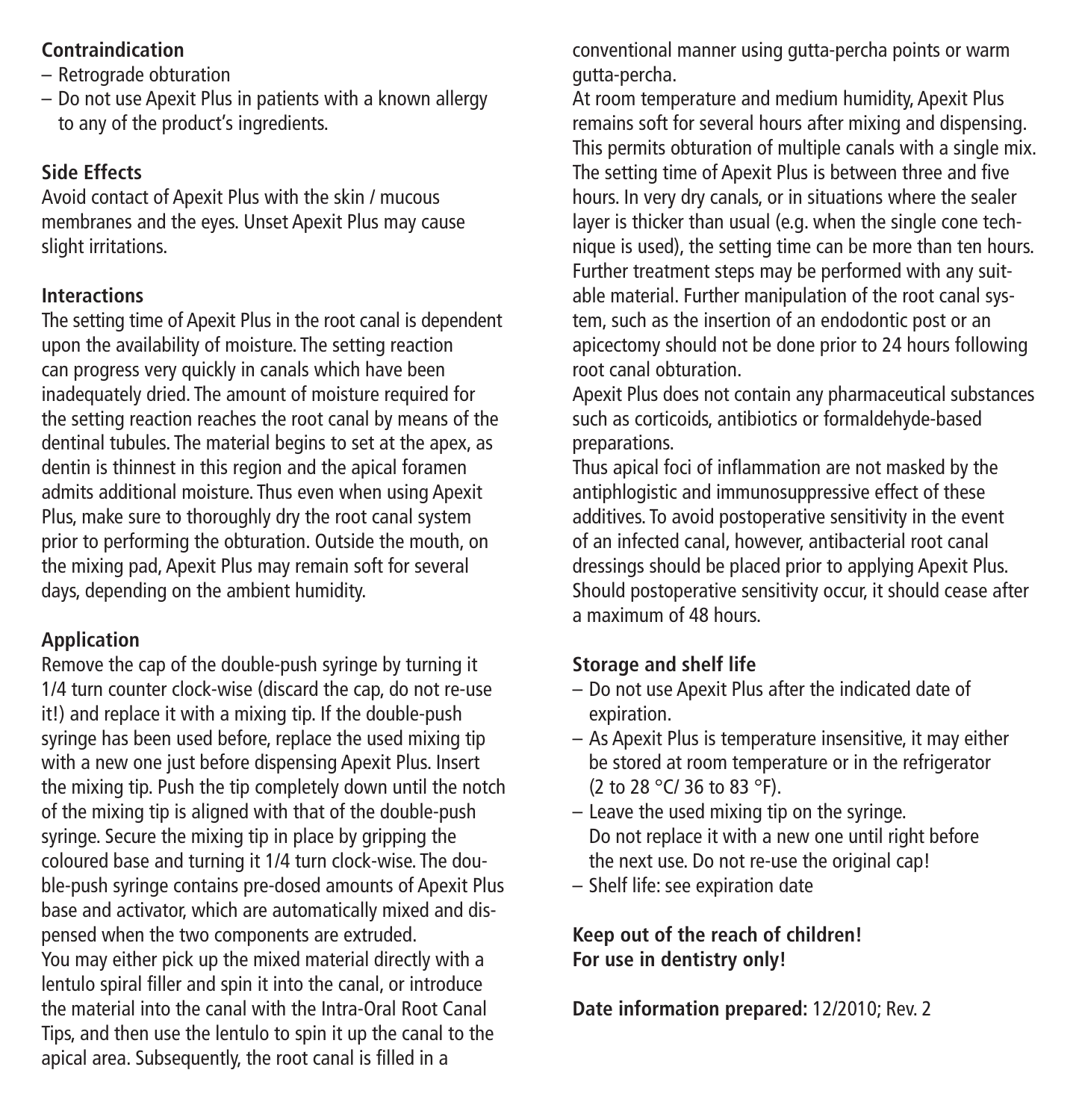## **Manufacturer** Ivoclar Vivadent AG FL-9494 Schaan/Liechtenstein

This material has been developed solely for use in dentistry. Processing should be carried out strictly according to the Instructions for Use. Liability cannot be accepted for damages resulting from failure to observe the Instructions or the stipulated area of application. The user is responsible for testing the materials for their suitability and use for any purpose not explicitly stated in the Instructions. Descriptions and data constitute no warranty of attributes and are not binding.

# **Apexit** ® **Plus**

## **Deutsch**

## **Gebrauchsinformation**

## **Beschreibung**

Apexit Plus ist ein calciumhydroxidhaltiger, unlöslicher, röntgenopaker, nicht schrumpfender Zement mit ausgezeichneten physikalischen und biologischen Eigenschaften für die definitive Füllung von Wurzelkanälen in Verbindung mit Guttapercha. Apexit Plus ist ein Zweikomponenten-Material (Basis- und Aktivatorpaste, abgefüllt in einer Doppelschubspritze mit statischem Mischer).

## **Verarbeitungszeit**

Wird kein Wasser zugemischt, so ist die Verarbeitungszeit ca. 3 Stunden. Bei Zugabe von Wasser verkürzt sich diese Zeit merklich.

## **Mischverhältnis**

Durch Verwendung einer Doppelschubspitze mit statischem Mischer entfällt ein manueller Mischvorgang. Das Material liegt nach dem Ausdrücken im richtigen Verhältnis gemischt vor.

## **Zusammensetzung**

Calciumsalze (Hydroxid, Oxid, Phosphat), Hydriertes Collophonium, Disalicylat, Bismutsalze (Oxyd, Carbonat), hochdisperses Siliciumdioxid (silanisiert) und Alkylester der Phosphorsäure.

## **Indikation**

- definitive Wurzelfüllung nach einer Vitalexstirpation
- definitive Wurzelfüllung nach Entfernung einer gangränösen Pulpa und desinfizierenden Einlagen
- definitive Wurzelfüllung bei Kanälen mit internen und externen Resorptionen des Wurzeldentins

Apexit Plus ist sowohl mit Single Cone Technik, lateraler Kondensationstechnik als auch Techniken mit erwärmter Guttapercha einsetzbar.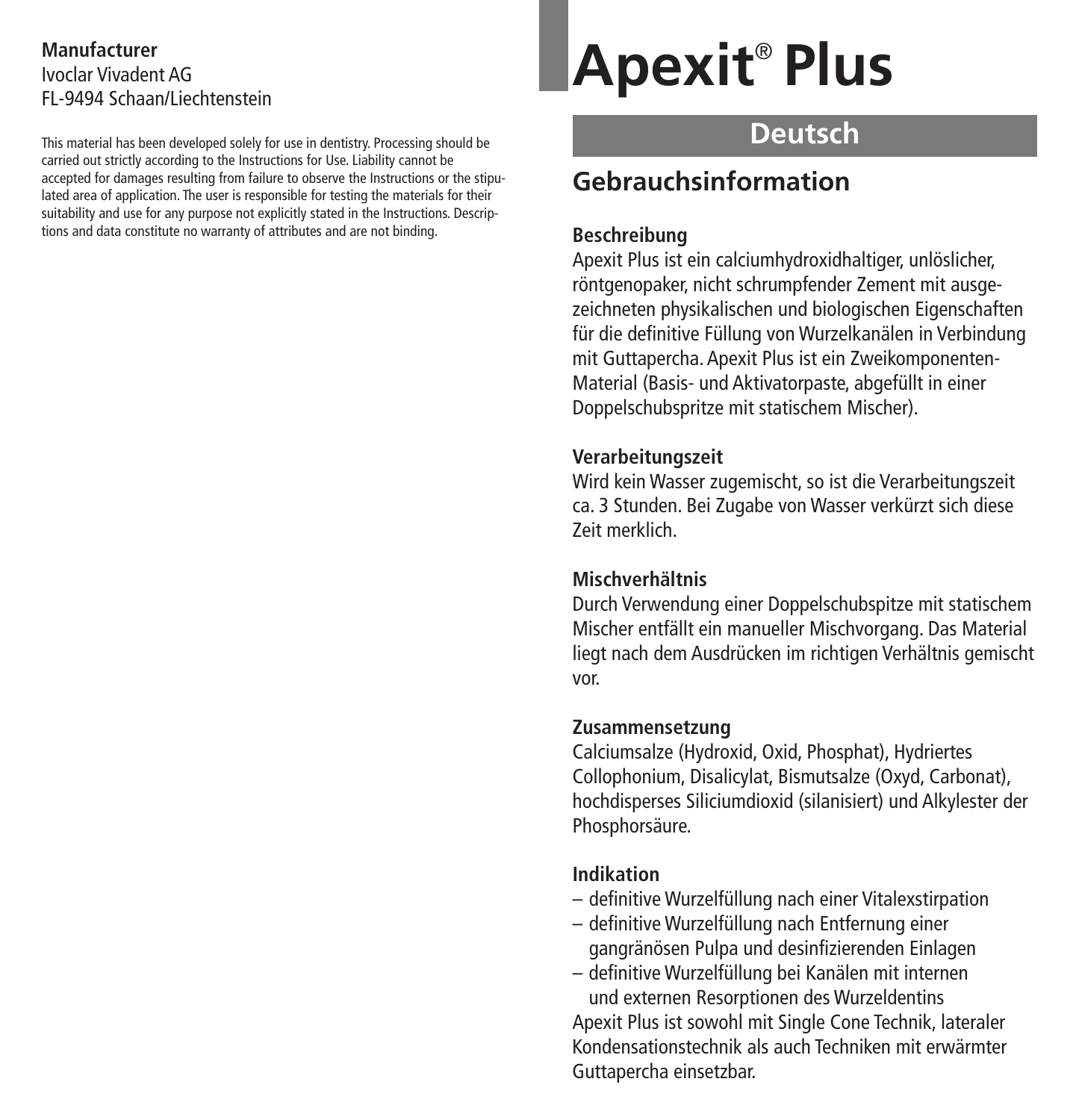## **Kontraindikation**

- Retrograde Wurzelfüllung
- Sollte eine Allergie auf die in der Zusammensetzung angeführten Stoffe bekannt sein, so ist auf die Anwendung von Apexit Plus zu verzichten.

## **Nebenwirkungen**

Kontakt von Apexit Plus mit Haut / Schleimhaut und Augen vermeiden. Apexit Plus kann in unausgehärtetem Zustand leicht reizend wirken.

## **Wechselwirkungen**

Die Aushärtung von Apexit Plus im Wurzelkanal ist feuchtigkeitsabhängig. Bei ungenügend getrockneten Kanälen erfolgt die Aushärtung relativ schnell. Die für den Abbindevorgang notwendige Feuchtigkeit erreicht den Wurzelkanal über die Dentintubuli. Das Material härtet vom Apex her aus, da hier die Dentinstärke am geringsten ist und das Foramen apicale für weiteren Feuchtigkeitszutritt sorgt. Auf eine sorgfältige Trocknung des Wurzelkanalsystems vor der Abfüllung sollte daher auch bei der Anwendung von Apexit nicht verzichtet werden. Ausserhalb des Mundes auf dem Anmischblock bleibt Apexit Plus in Abhängigkeit von der Luftfeuchtigkeit möglicherweise über mehrere Tage hinweg weich.

## **Anwendung**

Der Verschluss der Doppelschubspritze wird durch eine 1/4 Drehung entgegen dem Uhrzeigersinn entfernt (wegwerfen, nicht wieder verwenden!) und durch eine Mischkanüle ersetzt. Bei bereits verwendeter Doppelschubspritze erst unmittelbar vor dem Ausbringen von Apexit Plus eine neue Mischkanüle aufsetzen. Mischkanüle einsetzen. Dabei die Kanüle ganz nach unten schieben, bis die Einkerbung auf Mischkanüle und Doppelschubspritze aufeinander treffen. Die farbige Basis fassen und die Kanüle mit 1/4 Drehung im Uhrzeigersinn fixieren. Apexit Plus Basisund Katalysatorpaste sind in der Doppelkammerspritze gebrauchsfertig dosiert und werden beim Ausbringen auf den Mischblock in der Kanüle gemischt. Das auf den Mischblock ausgebrachte Material kann mit

einem Lentulo aufgenommen und in die Kanäle einrotiert werden oder mit den beigelegten Intra Canal Tips direkt in die Wurzelkanäle vorgelegt werden und von dort aus mit dem Lentulo nach apikal eingebracht werden.

Der Wurzelkanal wird nun in üblicher Art und Weise mit Guttaperchaspitzen oder erwärmter Guttapercha abgefüllt. Das angemischte Apexit Plus bleibt auf dem Mischblock bei Raumtemperatur und mittlerer Luftfeuchtigkeit mehrere Stunden weich, sodass bei mehrwurzeligen Zähnen Apexit Plus nur einmal angemischt werden muss.

Die Aushärtungszeit von Apexit Plus liegt zwischen drei und fünf Stunden. In sehr trockenen Kanälen oder Situationen mit erhöhter Schichtstärke des Sealers (z.B. bei Anwendung der Single-Cone-Technik) kann die Aushärtungszeit auch über 10 Stunden betragen. Die weitere Versorgung des Zahnes kann mit jedem konventionellen Material durchgeführt werden. Eine weitere Manipulation am Kanalsystem wie die Präparation für einen Stiftstumpfaufbau oder eine Wurzelspitzenresektion sollte frühestens 24 Stunden nach der Wurzelkanalfüllung erfolgen.

Apexit Plus ist frei von pharmazeutischen Wirkstoffen wie Corticoiden, Antibiotika und formaldehydhaltigen Präparaten.

Apikale Entzündungsherde werden daher nicht durch die antiphlogistische und immunsuppressive Wirkung solcher Zusätze maskiert. Die Anwendung von Apexit Plus setzt bei infizierten Kanälen vorherige antibakterielle Zwischeneinlagen voraus, um eine postoperative Sensibilität zu verhindern.

Tritt dennoch eine postoperative Sensibilität auf, so sollte diese in der Regel nach maximal 48 Stunden verschwinden.

## **Lager- und Aufbewahrungshinweise**

- Apexit Plus soll nach Ablauf des Verfalldatums nicht mehr angewendet werden
- Apexit Plus ist unempfindlich gegen Temperatureinflüsse und kann bei Raumtemperatur oder im Kühlschrank (2–28° C) gelagert werden.
- Nach Gebrauch Mischkanüle auf Spritze belassen, erst bei der nächsten Anwendung durch eine neue Kanüle ersetzen. Nicht den Originalverschluss wieder verwenden!
- Haltbarkeit: siehe Ablaufdatum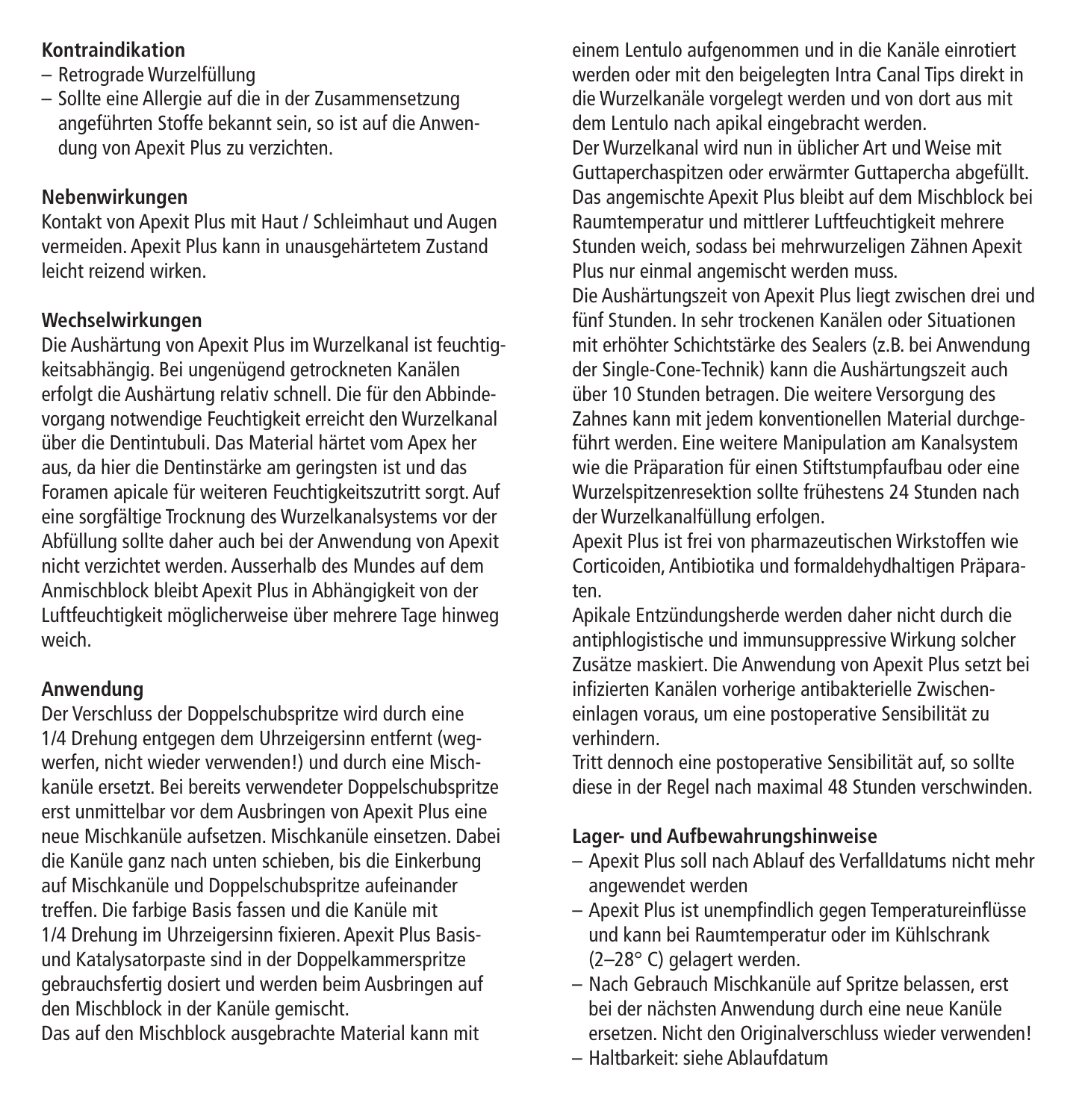## **Für Kinder unzugänglich aufbewahren! Nur für zahnärztlichen Gebrauch!**

## **Erstellung der Gebrauchsinformation:** 12/2010; Rev. 2

## **Hersteller** Ivoclar Vivadent AG FL-9494 Schaan/Liechtenstein

Das Produkt wurde für den Einsatz im Dentalbereich entwickelt und muss gemäss Gebrauchsinformation angewendet werden. Für Schäden, die sich aus anderweitiger Verwendung oder nicht sachgemässer Anwendung ergaben, übernimmt der Hersteller keine Haftung. Darüber hinaus ist der Verwender verpflichtet, das Produkt eigenverantwortlich vor dessen Einsatz auf Eignung und Verwendungsmöglichkeit für die vorgesehenen Zwecke zu prüfen, zumal wenn diese Zwecke nicht in der Gebrauchsinformation aufgeführt sind.

# **Apexit** ® **Plus**

## **Français**

## **Mode d'emploi**

## **Définition**

Apexit Plus est un ciment radio-opaque à base d'hydroxyde de calcium, insoluble, indiqué pour l'obturation canalaire définitive en combinaison avec des pointes gutta-percha. Il ne subit pas de retrait pendant la prise et est doté d'excellentes propriétés physiques et biologiques. Apexit Plus est un matériau à deux composants : une base et un activateur, conditionnés en seringue double automélangeante.

## **Temps de travail**

Si l'on n'ajoute pas d'eau, le temps de travail est d'environ 3 heures. L'ajout d'eau réduit sensiblement ce délai.

## **Ratio de mélange**

Apexit Plus étant délivré en double seringue automélangeante, aucun mélange manuel n'est nécessaire. Le matériau est soigneusement mélangé, dans les proportions idéales, et peut être appliqué immédiatement.

## **Composition**

Sels de calcium (hydroxyde, oxyde, phosphate), collophonium hydraté, disalicylate, sels de bismuth (oxyde, carbonate), dioxyde de silicium hautement dispersé (silanisé) et ester d'alkyle d'acide phosphorique.

## **Indications**

- Obturation canalaire définitive après pulpectomie
- Obturation canalaire définitive après retrait d'une pulpe gangrenée et mise en place des pansements désinfectants intracanalaires.
- Obturation canalaire définitive sur dents présentant une résorption interne ou externe de la dentine radiculaire. Apexit Plus est utilisable suivant la technique de cône unique et de condensation latérale, comme dans toutes les

techniques faisant appel à de la gutta-percha chaude.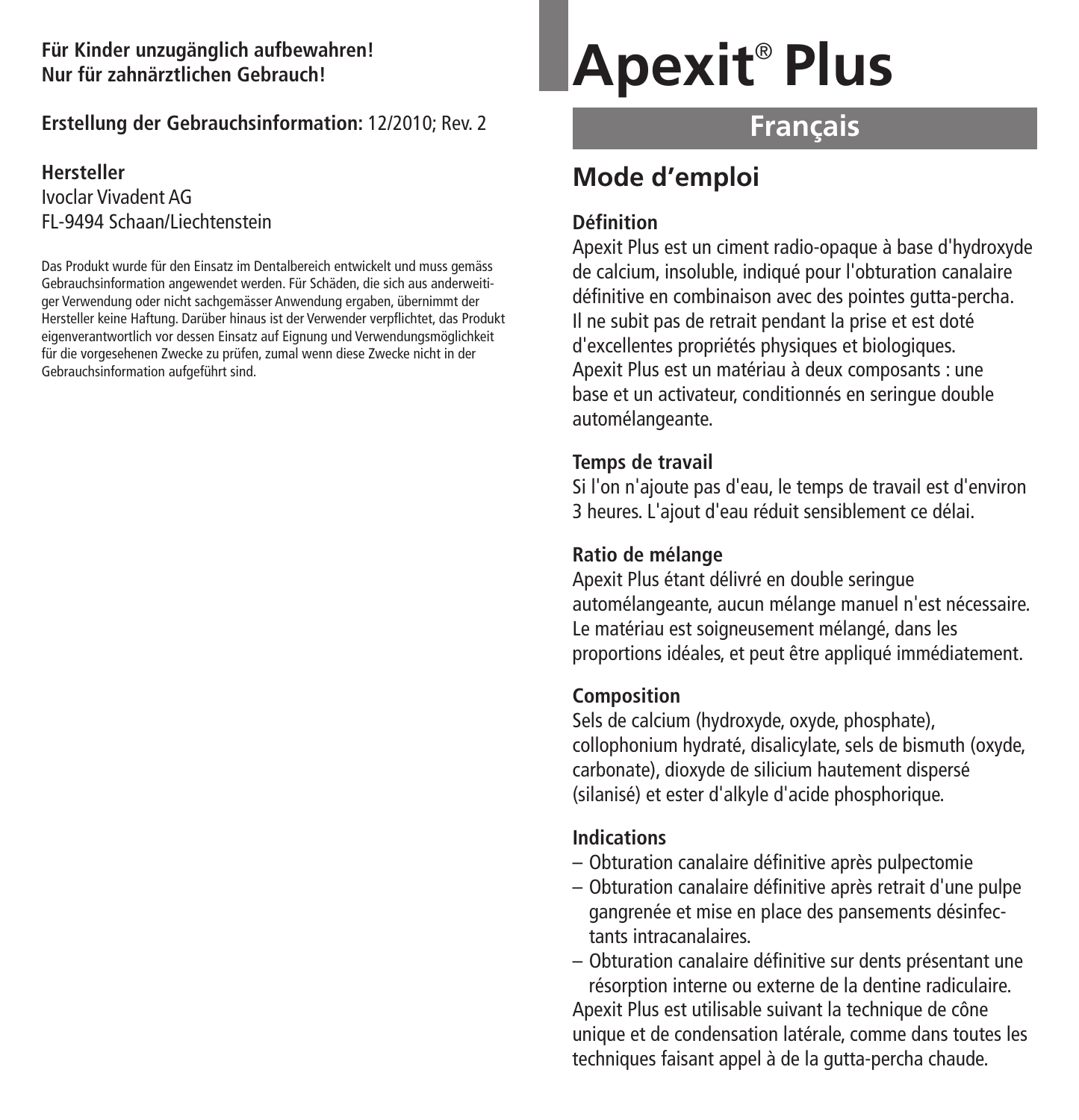## **Contre-indications**

- Obturation canalaire rétrograde
- Ne pas utiliser Apexit Plus en cas d'allergie connue à l'un des composants.

## **Effets secondaires**

Eviter tout contact avec la peau, les muqueuses et les yeux. Le matériau non parfaitement durci peut provoquer de légères irritations.

## **Interactions**

Le temps de prise d'Apexit Plus à l'intérieur du canal radiculaire dépend de l'hygrométrie. Le matériau durcit rapidement lorsque le canal radiculaire n'est pas assez sec. L'hygrométrie nécessaire pour le durcissement atteint le canal radiculaire par l'intermédiaire de la dentine tubulaire. A l'apex, le matériau durcit rapidement parce que l'épaisseur de la dentine est faible et parce que le foramen apical apporte de l'humidité. C'est pourquoi lorsque l'on utilise Apexit Plus, il faut soigneusement sécher le canal radiculaire avant de procéder à l'obturation. Sur le bloc de mélange, et selon l'hygrométrie, Apexit Plus reste souple pendant plusieurs jours.

## **Application**

Retirer le bouchon de la double seringue en le tournant d'1/4 quart de tour dans le sens inverse des aiguilles d'une montre. (jeter le bouchon, ne pas le réutiliser !) et le remplacer par un embout de mélange. Si la double seringue a déjà été utilisée, remplacer l'embout de mélange usagé par un nouveau juste avant d'expulser Apexit Plus. Insérer l'embout de mélange, le pousser à fond vers le bas jusqu'à ce que le repère soit aligné avec celui de la seringue. Bloquer l'embout de mélange en tournant la base de couleur d'1/4 de tour dans le sens des aiguilles d'une montre. La double seringue contient des quantités prédosées d'Apexit Plus base et catalyseur, qui sont automatiquement mélangées lorsque les composants sont expulsés.

Vous pouvez aussi prélever le mélange directement avec un "lentulo" et l'introduire dans le canal, ou introduire le matériau dans le canal à l'aide de pointes canalaires

intra-orales, et ensuite le pousser avec un "lentulo" du canal vers la région apicale. Ensuite, remplir le canal normalement avec des pointes en gutta-percha ou de la gutta-percha chaude.

À température ambiante et hygrométrie moyenne, Apexit Plus reste souple pendant plusieurs heures après mélange. Cela permet d'obturer, à partir d'un seul mélange, des dents pluriradiculées. Le temps de prise dans le canal d' Apexit Plus se situe entre trois et cinq heures. Dans des canaux très secs, ou dans des situations où la couche du matériau d'obturation est plus épaisse qu'habituellement (par ex. quand la technique de cône unique est utilisée), le temps de prise peut être supérieur à dix heures. Les étapes ultérieures du traitement s'effectuent comme à l'accoutumée, avec des matériaux conventionnels. Une autre intervention au niveau du système canalaire, comme la mise en place d'un tenon dans le canal radiculaire ou une résection apicale, doit s'effectuer, au plus tôt, 24 heures après l'obturation canalaire.

Apexit Plus est exempt d'agents pharmaceutiques tels que les corticoïdes, antibiotiques et préparations contenant du formaldéhyde.

Ainsi, les foyers d'inflammation apicaux ne seront pas masqués par l'action anti-inflammatoire et désensibilisante de tels additifs. Une désinfection à l'aide de produits antibactériens devrait être effectuée avant l'utilisation d'Apexit Plus, ce qui empêcherait des complications postopératoires. Si toutefois une sensibilité post-opératoire devait survenir, celle-ci devrait disparaître après 48 heures maximum.

## **Autres recommandations**

- Ne pas utiliser Apexit Plus au-delà de la date de péremption.
- Apexit Plus n'étant pas sensible aux effets de la température, il peut être stocké à température ambiante ou au réfrigérateur (entre 2 et 28 °C).
- Après utilisation, laisser l'embout de mélange sur la seringue. Ne le remplacer par un nouveau qu'au moment de la prochaine utilisation. Ne pas réutiliser le bouchon d'origine !
- Délai de conservation : se référer aux indications figurant sur l'emballage.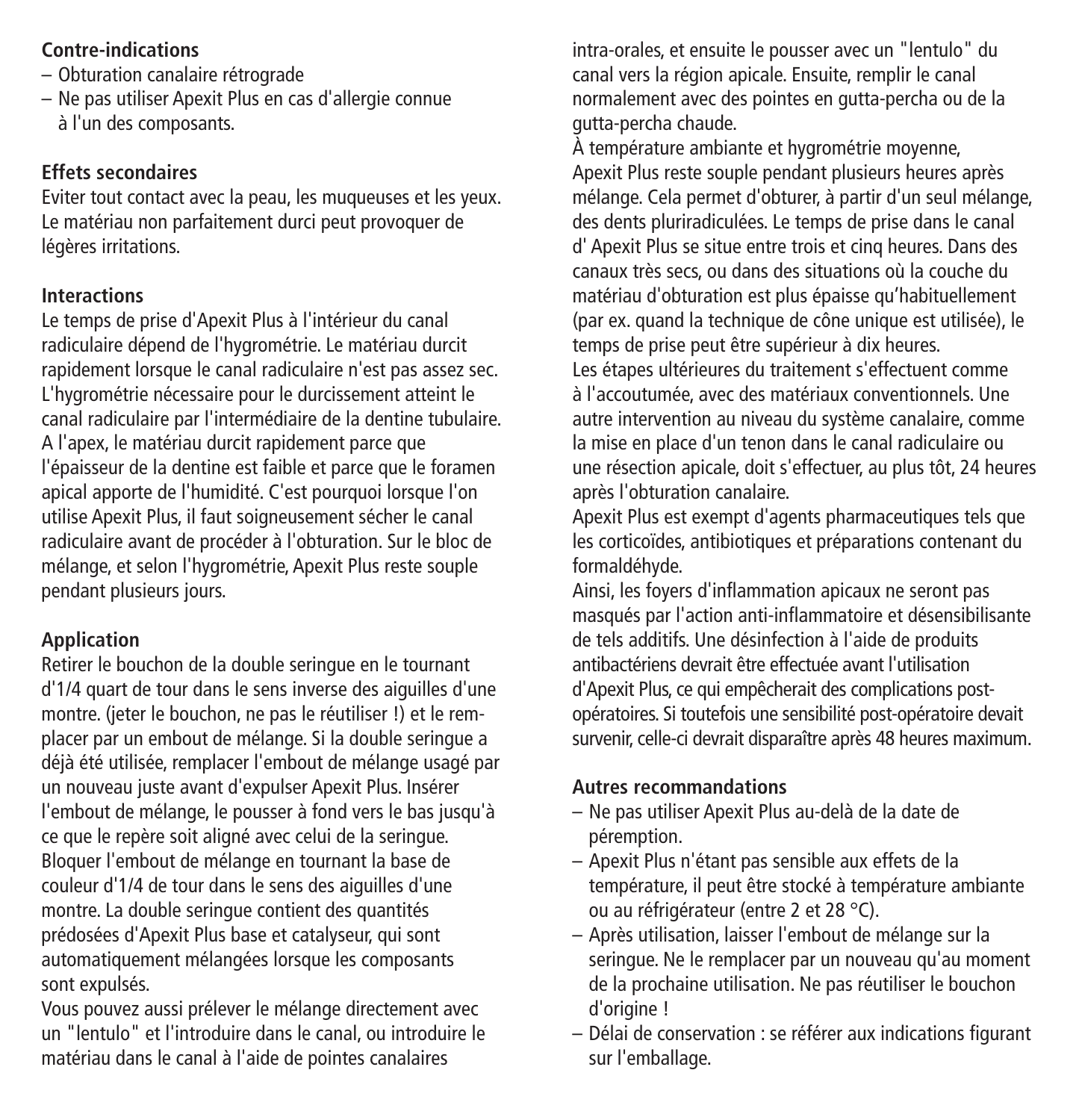**Ne pas laisser à la portée des enfants ! Réservé exclusivement à l'usage dentaire !**

**Date de réalisation du présent mode d'emploi :** 12/2010; Rev. 2

#### **Fabricant**

Ivoclar Vivadent AG FL-9494 Schaan/Liechtenstein

Ce matériau a été développé exclusivement pour un usage dentaire. Il doit être mis en oeuvre en respectant scrupuleusement le mode d'emploi. La responsabilité du fabricant ne peut être reconnue pour des dommages résultant d'un non respect du mode d'emploi ou un élargissement du champ d'application prévu. L'utilisateur est responsable des tests effectués sur les matériaux et qui ne sont pas explicitement énoncés dans le mode d'emploi. Les descriptions et les données fournies ne sont pas des garanties ni des engagements.

# **Apexit** ® **Plus**

## **Italiano**

## **Istruzioni d'uso**

## **Descrizione**

Apexit Plus è un cemento all'idrossido di calcio, insolubile, radiopaco per l'otturazione endocanalare definitiva in combinazione con punte di guttaperca.

Oltre a presentare eccellenti proprietà fisiche e biologiche, Apexit Plus non subisce contrazione. Apexit Plus è un cemento bicomponente: pasta Base e Catalizzatore vengono erogati dalla pratica siringa doppia automiscelante.

## **Tempo di lavorazione**

Se non viene aggiunta acqua, il tempo di lavorazione è di circa 3 ore. L'aggiunta di acqua riduce notevolmente i tempi di lavorazione.

## **Dosaggio**

Per Apexit Plus, fornito in siringa doppia automiscelante non è necessaria una miscelazione manuale. Il cemento estruso dalla siringa nel corretto dosaggio di miscelazione può essere applicato immediatamente.

## **Composizione**

Sali di calcio (idrossido, ossido, fosfato), colofonia idrato, disalicilato, sali di bismuto (ossido, carbonato), biossido di silicio altamente disperso (silanizzato) ed estere alchile dell'acido fosforico.

## **Indicazioni**

- Otturazione endocanalare definitiva dopo estirpazione della polpa vitale
- Otturazione endocanalare definitiva dopo rimozione di polpa gangrenosa ed impacchi endocanalari disinfettanti
- Otturazione endocanalare definitiva in casi di riassorbimento esterno ed interno della dentina radicolare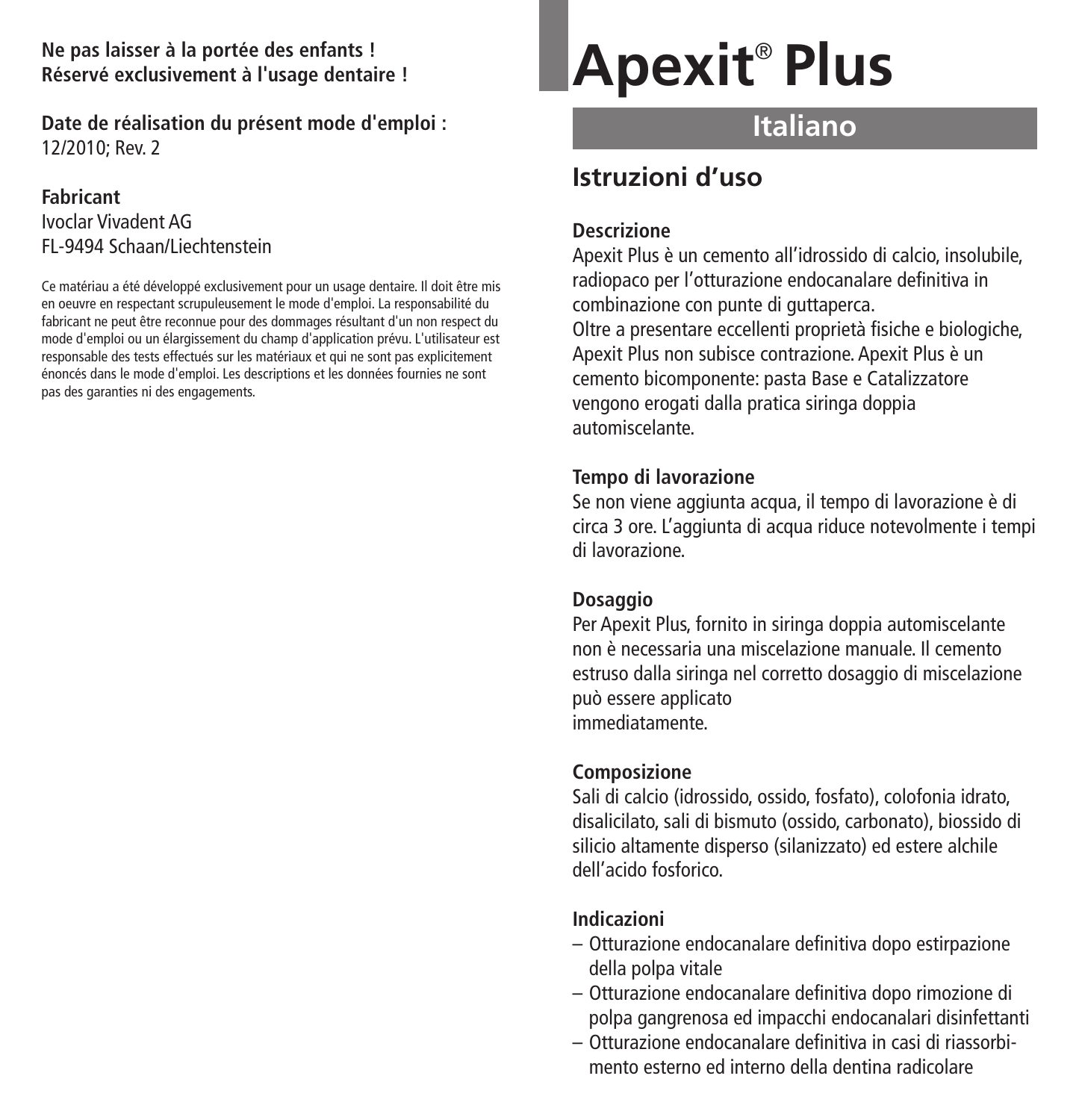Apexit Plus è indicato per la tecnica a cono singolo, la tecnica di condensazione laterale e le tecniche con guttaperca riscaldata.

## **Controindicazioni**

- Otturazione endocanalare retrograda
- Non utilizzare Apexit Plus in pazienti con conosciuta allergia ad uno qualsiasi dei componenti del prodotto.

## **Effetti collaterali**

Evitare il contatto di Apexit Plus con cute/mucose ed occhi. Apexit Plus non perfettamente polimerizzato può causare leggera irritazione.

## **Interazioni**

L'indurimento di Apexit Plus nel canale radicolare dipende dal grado di umidità. La presa può essere particolarmente rapida con canali radicolari non adeguatamente asciugati. L'umidità necessaria per il processo di presa raggiunge il canale radicolare attraverso i tubuli dentinali. Il materiale indurisce partendo dall'apice, in quanto la dentina in questa area è molto assottigliata ed il forame apicale favorisce la presenza di ulteriore umidità. Pertanto, utilizzando Apexit Plus, assicurarsi di aver asciugato molto accuratamente il sistema canalare prima di eseguire l'otturazione. Fuori dal cavo orale, p.e. sul blocchetto d'impasto, Apexit Plus può rimanere morbido per diversi giorni, a seconda dell'umidità relativa.

## **Applicazione**

Rimuovere il cappuccio dalla siringa doppia, girandolo di un quarto in senso antiorario (gettare il cappuccio, non riutilizzare!) ed inserire il puntale di miscelazione. Dopo un precedente uso della doppia siringa, sostituire il puntale di miscelazione vecchio con uno nuovo appena prima dell'uso. Inserire il puntale di miscelazione, spingendolo completamente verso il basso finché l'intaccatura del puntale di miscelazione risulti perfettamente allineato con l'intaccatura della siringa doppia. Fermare il puntale in situ afferrando l'anello colorato del puntale di miscelazione e fissarlo ruotando

di 1/4 in senso orario. Pasta Base e Catalizzatore di Apexit Plus sono pronti all'uso nella siringa doppia e vengono automaticamente miscelati in un rapporto di dosaggio ideale attraverso la cannula in fase d'estrusione. Si può prelevare il prodotto miscelato dal blocchetto d'impasto direttamente con un lentulo per poi inserirlo direttamente nel canale, oppure Apexit Plus può essere apportato direttamente nel canale con le punte endocanalari fornite (Intra-Oral-Rootcanal Tips), per essere poi distribuito con un lentulo in direzione apicale. Il canale radicolare ora viene riempito in modo usuale utilizzando punte di guttaperca o guttaperca riscaldata. A temperatura ambiente ed un tasso d'umidità medio, Apexit Plus resta morbido per diverse ore dopo essere stato miscelato ed estruso. Ciò consente l'otturazione di canali multipli con una sola miscelazione di Apexit Plus. Il tempo di indurimento di Apexit Plus é fra tre e cinque ore. In canali molto asciutti oppure in situazioni con un maggiore spessore del Sealer (p.es. utilizzando la tecnica Single Cone) il tempo di indurimento può esere anche di oltre 10 ore. Ulteriori trattamenti terapeutici del dente trattato endodonticamente possono essere realizzati con qualsiasi materiale adatto allo scopo. Un'ulteriore intervento sul sistema endocanalare, come p. e. la ricostruzione del perno moncone o un'apicectomia, non andrebbe eseguito prima delle 24 ore successive all'otturazione endocanalare. Apexit Plus non contiene sostanze farmacologiche quali corticosteroidi, antibiotici o preparati a base di formaldeide. Pertanto focolai d'infiammazione apicale non vengono mascherati dall'azione antiflogistica e immunosoppressiva di questi additivi. Tuttavia, per evitare sensibilità postoperatoria nel caso di canali infetti, è consigliabile l'uso di un antibatterico endocanalare prima di applicare Apexit Plus. In caso di sensibilità postoperatoria, questa terminerà al massimo nelle 48 ore successive.

## **Conservazione**

- Non utilizzare Apexit Plus dopo la data di scadenza indicata.
- Apexit Plus è insensibile alla temperatura e quindi può essere conservato a temperatura ambiente o in frigorifero  $(2-28 °C)$ .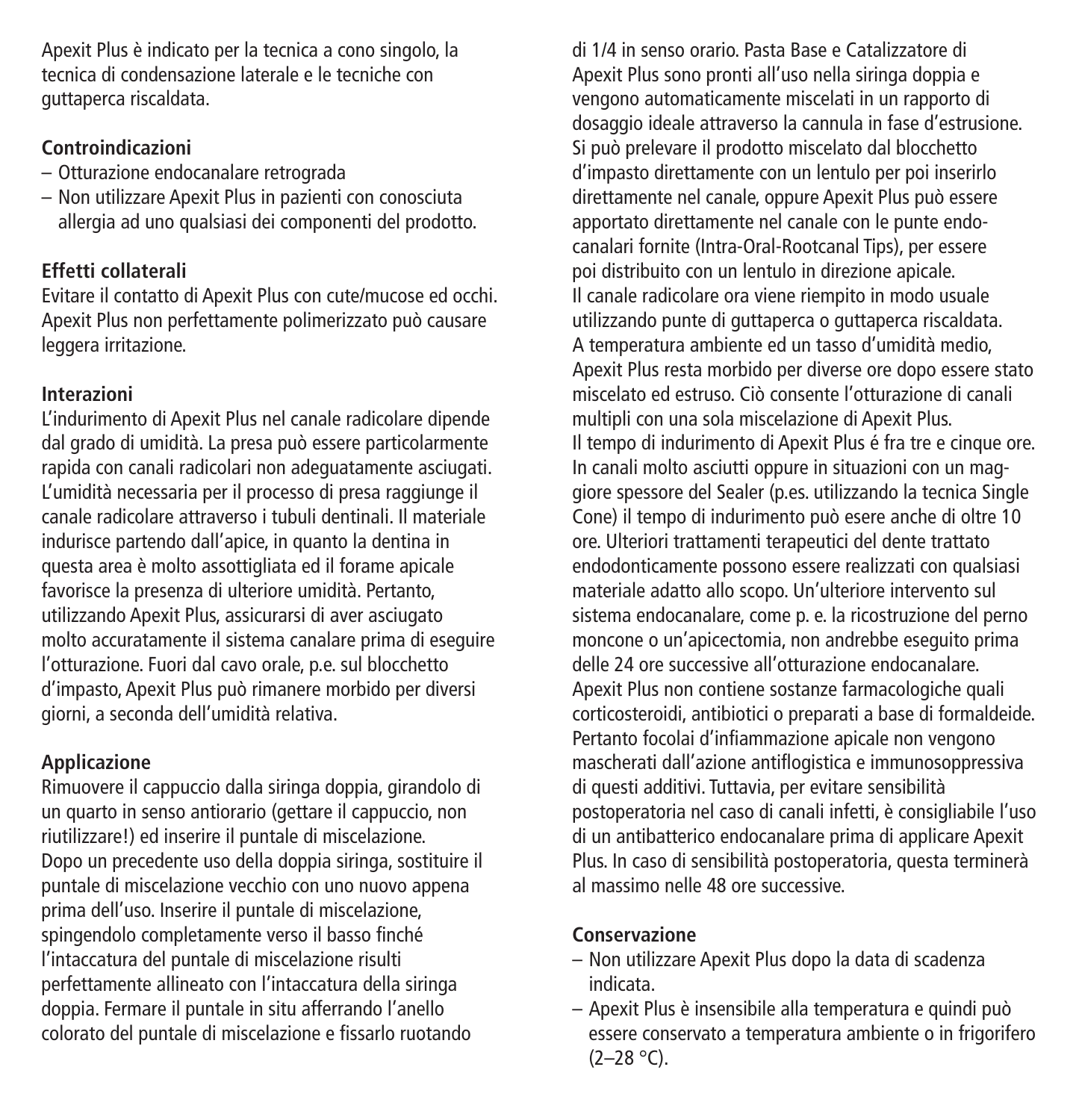- Lasciare il puntale di miscelazione inserito sulla siringa dopo l'uso. Non sostituirlo fino a nuovo uso. Non riutilizzare il cappuccio di chiusura originale!
- Data di scadenza: vedi data indicata

## **Ad esclusivo uso odontoiatrico! Tenere il prodotto fuori della portata dei bambini!**

**Realizzazione delle istruzioni d'uso:** 12/2010; Rev. 2

## **Produttore** Ivoclar Vivadent AG FL-9494 Schaan/Liechtenstein

Questo prodotto è stato sviluppato unicamente per un utilizzo in campo odontoiatrico. Il suo impiego deve avvenire attenendosi esclusivamente alle relative istruzioni d'uso. Il produttore non si assume alcuna responsabilità per danni risultanti dalla mancata osservanza delle istruzioni d'uso o da utilizzi diversi dal campo d'applicazione previsto per questo prodotto. Gli utilizzatori sono responsabili della sperimentazione del materiale in campi d'utilizzo non esplicitamente indicati nelle istruzioni d'uso. Le descrizioni e i dati non costituiscono alcuna garanzia delle proprietà dei prodotti e non sono vincolanti.

# **Apexit** ® **Plus**

## **Español**

## **Instrucciones de uso**

## **Descripción del Producto**

Apexit Plus es un cemento de hidróxido de calcio insoluble y radiopaco para la obturación permanente de conductos radiculares en combinación con puntas de guttapercha. No se contrae durante el fraguado y demuestra excelentes propiedades físicas y biológicas. Apexit Plus es un sistema bicomponente. Base y activador se presentan en jeringas de presión dobles con un dispositivo de automezcla.

## **Tiempo de trabajo**

Si no se añade agua, el tiempo de trabajo es de aproximadamente 3 horas. Si se añade agua, el margen de trabajo se reduce considerablemente.

## **Proporción de mezcla**

Gracias a que Apexit Plus se presenta en jeringas de presión dobles con un dispositivo de automezcla, no se requiere mezcla manual. El material se mezcla perfectamente en la proporción correcta en que es dispensado y se puede aplicar inmediatamente.

## **Composición**

Sales de calcio (hidróxido, óxido, fosfato), colofonia hidrogenada, disalicilato, sales de bismuto (óxido, carbonato), dióxido de silicio altamente disperso (silanizado) y alquil-éster del ácido fosfórico.

## **Indicaciones**

- Obturación permanente después de extirpación pulpar vital.
- Obturación permanente después de eliminar pulpa necrótica y colocación de desinfectante protector intraconducto.
- Obturación permanente en casos de reabsorción radicular externa e interna.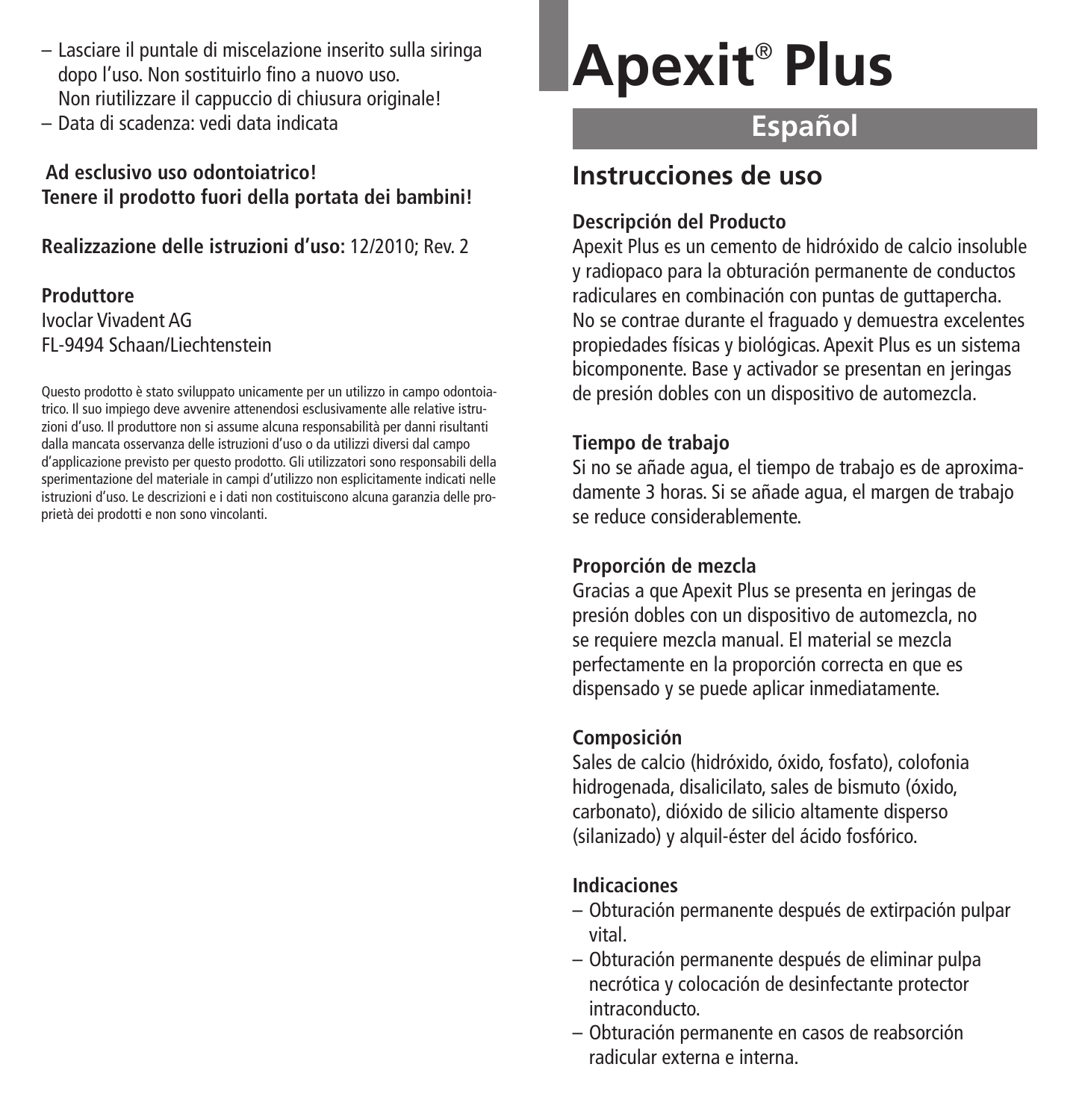Apexit Plus está indicado para la técnica de condensación lateral y cono único así como con todas las técnicas que implican guttapercha termoplástica

## **Contraindicaciones**

- Obturaciones retrógradas
- No utilizar Apexit Plus en pacientes con alergia conocida a cualquiera de sus componentes.

## **Efectos secundarios**

Evitar el contacto de Apexit Plus con la piel /membranas mucosas y ojos. Apexit Plus sin fraguar podría causar ligera irritación.

## **Interacciones**

El tiempo de fraguado de Apexit Plus en el conducto radicular depende de la humedad existente. La reacción de fraguado puede progresar muy rápidamente en los conductos que no se hayan secado adecuadamente. La cantidad de humedad requerida para la reacción de fraguado se consigue del conducto radicular a través de los túbulos dentinarios. El material comienza a fraguar en el ápice, ya que la dentina en esta región es más delgada y del foramen apical que admite humedad adicional. De esta manera, incluso al utilizar Apexit Plus, se debe asegurar secar perfectamente el sistema del conducto radicular antes de realizar la obturación. Apexit Plus puede permanecer blando fuera de boca, en el bloc de mezcla, durante varios días, dependiendo de la humedad ambiente.

## **Aplicación**

Retirar la tapa de la jeringa de presión doble, girándola 1/4 de vuelta en el sentido de las manecillas del reloj (desechar la tapa, no reutilizarla) y reemplazarla con una punta de automezcla. Si la jeringa doble se hubiera utilizado antes, reemplace la punta de automezcla por una nueva justo antes de dispensar Apexit Pus. Insertar la punta de automezcla. Empujar la punta completamente hasta que la muesca esté alineada con la de la jeringa de presión doble. Asegurar la punta de mezcla en su posición, apretando la base de color y girándola 1/4 de vuelta en el sentido de las manecillas del reloj. La jeringa de presión

doble contiene cantidades predosificadas de Apexit Plus base y activador, que se mezclan automáticamente y se dispensan cuando los dos materiales se extraen. Se puede o bien coger el material mezclado directamente con un léntulo de obturación e introducirlo hasta el conducto, o introducir el material en el conducto con las puntas de conducto radicular intraorales y seguidamente utilizar un léntulo para introducirlo en el conducto hasta el área apical. Seguidamente, el conducto radicular se obtura de manera convencional utilizando puntas de guttapercha o guttapercha térmica.

A temperatura ambiente y humedad media, Apexit Plus permanece blando durante varias horas después de la mezcla y de que se haya dispensado. Esto permite la obturación de múltiples conductos con una sola mezcla. El tiempo de fraguado de Apexit Plus está entre 3 a 5 horas. En conductos muy secos, o en situaciones en que la capa de sellador es más grueso de lo usual (ej cuando se utiliza la técnica de cono individual) el tiempo de fraguado puede ser mayor de diez horas.

Otros pasos de tratamiento se pueden realizar con un material apropiado. Otras manipulaciones en el sistema del conducto radicular, tales como inserción de postes endodónticos o apicectomías no se deberán realizar antes de transcurridas 24 horas de la obturación del conducto radicular.

Apexit Plus no contiene sustancias medicamentosas tales como corticoides, antibióticos o preparaciones con base de formaldehído.

Así, los focos apicales o inflamación no se enmascaran por el efecto antiflogístico o inmunosupresor de estos componentes. Sin embargo, para evitar sensibilidad postoperatoria del conducto durante el proceso de un conducto afectado, se deberá colocar un apósito de conducto radicular antibacteriano antes de la aplicación de Apexit Plus. Si apareciera sensibilidad postoperatoria, ésta cesará después de un máximo de 48 horas.

## **Almacenamiento y estabilidad de almacenamiento**

- No utilizar Apexit Plus una vez caducado
- Gracias a que Apexit Plus es insensible a las temperaturas, se puede almacenar a temperatura ambiente o en frigorífico (2 a 28º C / 36 a 83º F)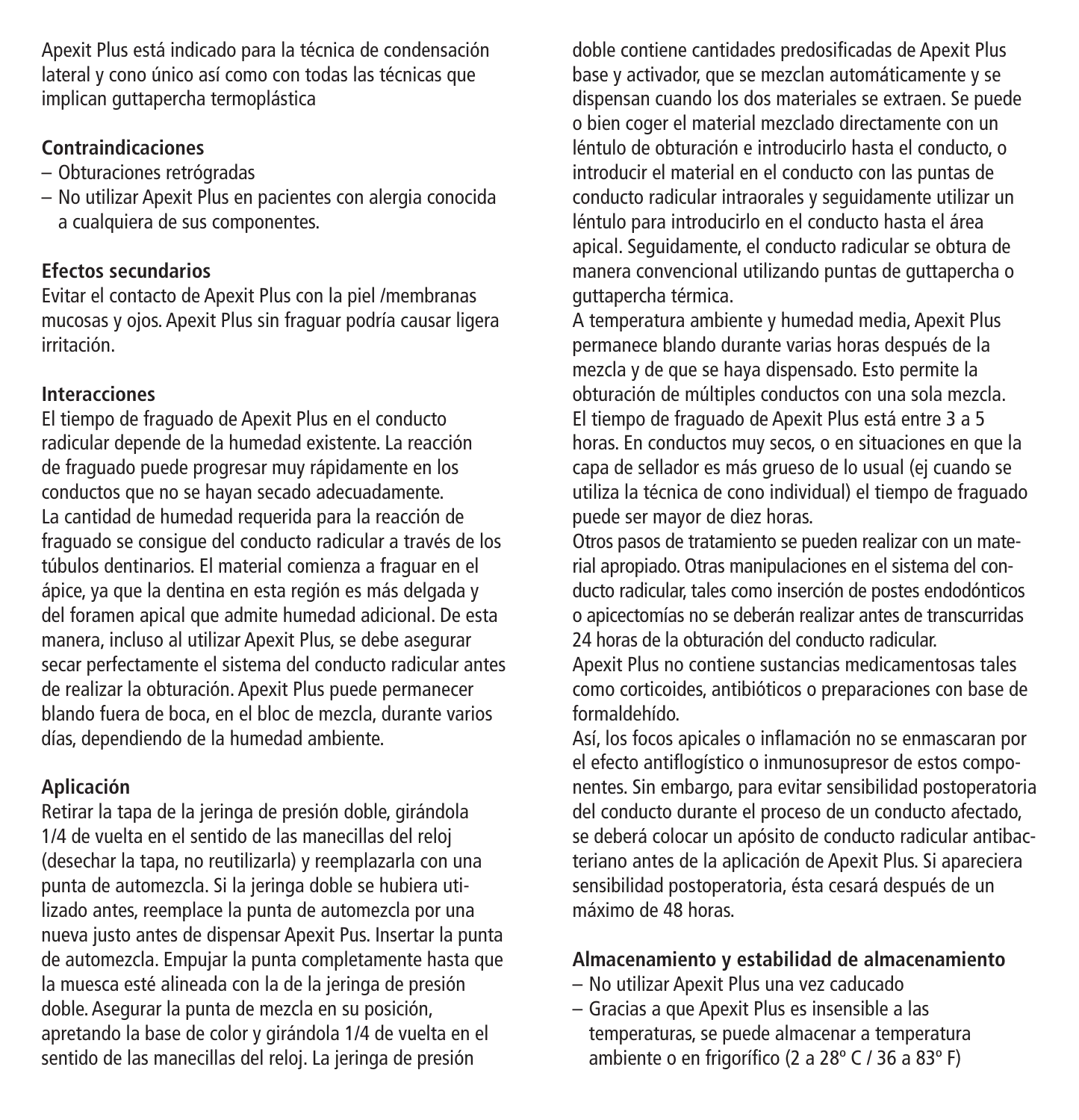- Conservar la punta de automezcla de la jeringa. No la reemplace por una nueva justo hasta antes del siguiente uso. No reutilice el tapón original.
- Caducidad: ver fecha de caducidad

**¡Manténgase fuera del alcance de los niños! ¡Sólo para uso odontológico!**

**Fecha de las instrucciones de uso:** 12/2010; Rev. 2

## **Fabricante** Ivoclar Vivadent AG FL-9494 Schaan /Liechtenstein

Este material ha sido desarrollado exclusivamente para uso dental. Su procesamiento debe llevrase a cabo estrictamente de acuerdo a las instrucciones de uso. El fabricante no se hace responsable de los daños resultantes por su aplicación en otros campos o por una utilización inadecuada. Es más, el usuario está obligado bajo su propia responsabilidad a controlar la idoneidad del producto para cualquier propuesta no especificada en estas instrucciones. Descripciones y datos no constituyen garantía de los atributos y no son vinculantes.

# **Apexit** ® **Plus**

# **Português**

## **Instruções de Uso**

## **Descrição do produto**

Apexit Plus é um cimento de hidróxido de cálcio, insolúvel e radiopaco, para a obturação definitiva de condutos radiculares, em conjunto com cones de guta-percha. Este cimento não exibe contração durante a reação de presa e demonstra excelentes propriedades físicas e biológicas. Apexit Plus é um sistema de dois componentes. A base e o catalisador são fornecidos em seringas de dupla pressão, com dispositivo estático de mistura.

## **Tempo de trabalho**

Quando água não for adicionada, o tempo de trabalho é aprox. de 3 horas. A adição de água reduz, de modo significante, este período de tempo.

## **Proporção de mistura**

Como Apexit Plus é fornecido em seringas de dupla pressão, com um dispositivo estático de mistura, não é necessária a manipulação manual. O material é completamente misturado, na correta proporção, no momento em que é dispensado, e pode ser aplicado imediatamente.

## **Composição**

Sais de cálcio (hidróxido, óxido, fosfato), colofônia hidrogenada, di-salicilato, sais de bismuto (óxido, carbonato), dióxido de silício altamente disperso (silanizado) e alquil-éster do ácido fosfórico.

## **Indicações**

- Para obturação final de conduto radicular, após extirpação da polpa viva.
- Para a obturação final de conduto radicular, após remoção da polpa gangrenosa e colocação intra-canal de curativos desinfetantes.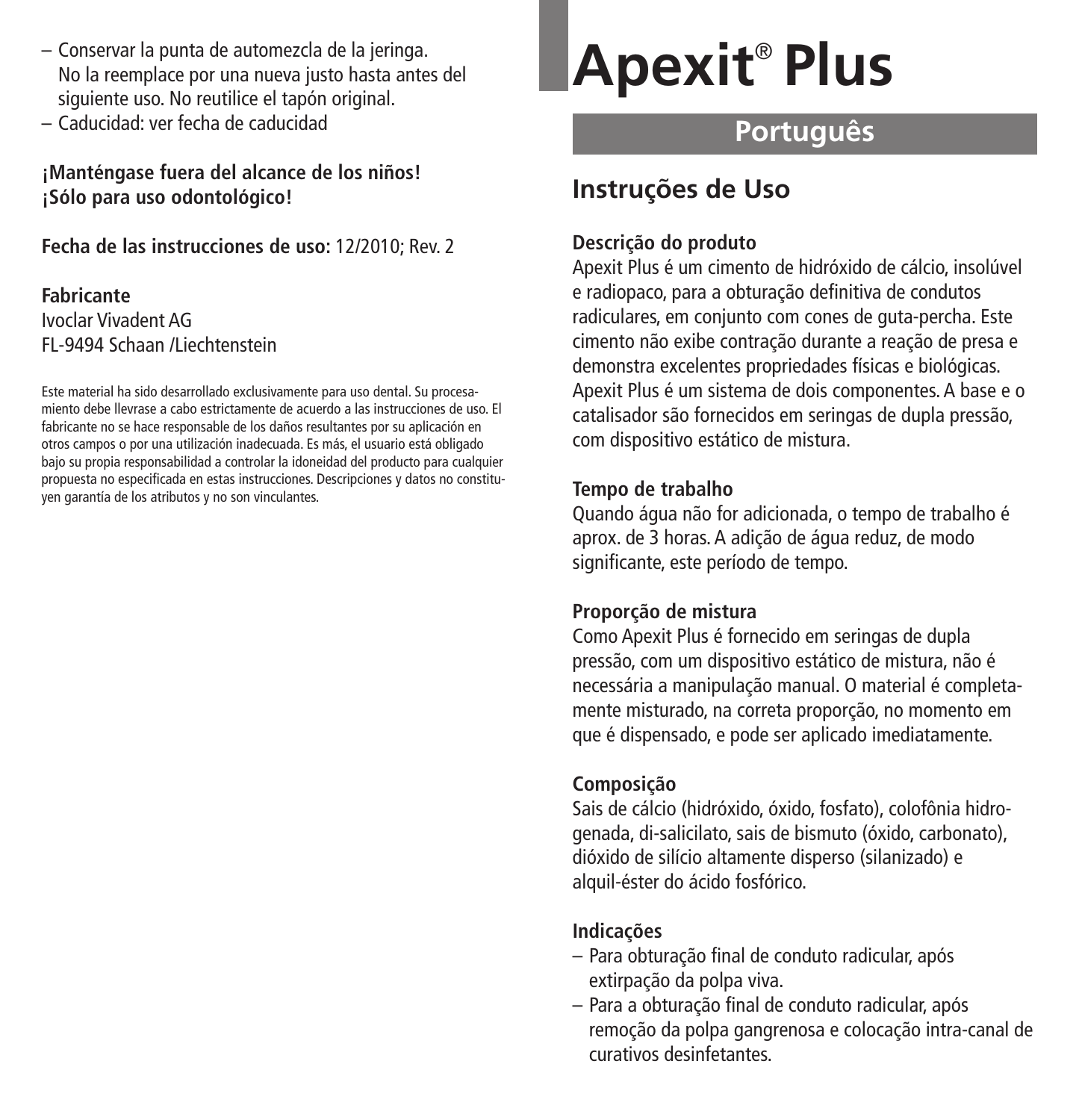– Para a obturação final de conduto radicular no caso de evidente reabsorção interna e externa da dentina radicular.

Apexit Plus é adequado para uso com a técnica do cone único, com a técnica da condensação lateral e com todas as técnicas que utilizam guta-percha termo-amaciada.

## **Contra-indicações**

- Obturação retrógrada.
- Não usar Apexit Plus quando existir comprovada alergia a qualquer um dos seus componentes.

## **Efeitos colaterais**

Evitar o contato do Apexit Plus com pele, mucosa e olhos. Apexit Plus não endurecido pode causar ligeiras irritações.

## **Interações**

A reação de presa do Apexit Plus depende da disponibilidade de umidade. A reação de presa pode progredir de modo muito rápido nos condutos radiculares que foram inadequadamente secos. A quantidade de umidade, necessária para a reação de presa, alcança o conduto radicular através dos túbulos dentinários. O material começa a endurecer na região do ápice radicular, onde a espessura da dentina é menor, e o forame apical permite a entrada de umidade adicional. Fora da cavidade oral, sobre o bloco de manipulação, Apexit Plus pode permanecer no estado cremoso, sem endurecer, durante vários dias, dependendo da umidade do ambiente.

## **Aplicação**

Remover a tampa da seringa de dupla-pressão, com giro de 1/4 de volta no sentido anti-horário (descartar a tampa, não reutilizá-la !). Substituir a tampa por uma ponta de mistura. Se a seringa de dupla pressão já foi empregada, substituir a ponta de mistura usada por uma nova, antes de dispensar o Apexit Plus. Para este propósito, empurrar totalmente a ponta de mistura para baixo até que o seu entalhe permaneça alinhado com o entalhe da seringa de dupla pressão. Segurando a base colorida em posição, fixar a ponta de mistura, girando 1/4 de volta para a direita (no sentido horário).

A seringa de dupla pressão contém pré-dosadas quantidades da base e do catalisador do Apexit Plus, que são misturadas, quando os dois componentes forem dispensados. Assim, o material misturado poderá ser apanhado diretamente com instrumento do tipo lentulo e aplicado no conduto radicular, ou ser introduzido no conduto radicular à custa das "Intra-Oral Root Canal Tips", utilizando o lentulo para inserir o material até a área apical. A seguir, o conduto radicular deve ser obturado da maneira habitual, usando cones de guta-percha ou guta-percha aquecida. O tempo de presa do Apexit Plus está situado entre três e cinco horas. Em canais muito secos ou em situações em que a camada do selador é mais grossa do que a usual (p.ex., quando a técnica do cone único é usada), o tempo de presa pode ser maior do que 10 horas. A restauração do dente poderá ser feita à custa de qualquer material convencional. Entretanto, a manipulação do conduto, como a inserção de um poste intra-radicular ou apicetomia, somente deve ser realizada 24 horas após a obturação do conduto radicular.

Apexit Plus não contém ingredientes farmacêuticos ativos, como corticóides, antibióticos e preparados com formaldeído. Assim, o foco de inflamação apical não será mascarado pelos efeitos antiflogístico e imunossupressivo destes aditivos. É recomendado, para evitar a sensibilidade pós-operatória, no caso de conduto infeccionado, empregar um medicamento antibacteriano, antes da aplicação de Apexit Plus. Normalmente, nos casos em que ocorre sensibilidade pós-operatória, os sintomas desaparecem depois de um período máximo de 48 horas.

## **Armazenagem e vida útil**

- Apexit Plus não deve ser usado com prazo de validade vencido.
- Apexit Plus não é afetado por mudanças de temperatura, podendo ser armazenado na temperatura ambiente ou na geladeira (2–28 °C / 36–83 °F).
- Deixar a ponta de mistura usada na seringa. Não trocar por uma nova antes do próximo uso. Não reutilizar a tampa original.
- Vida útil: ver prazo de validade.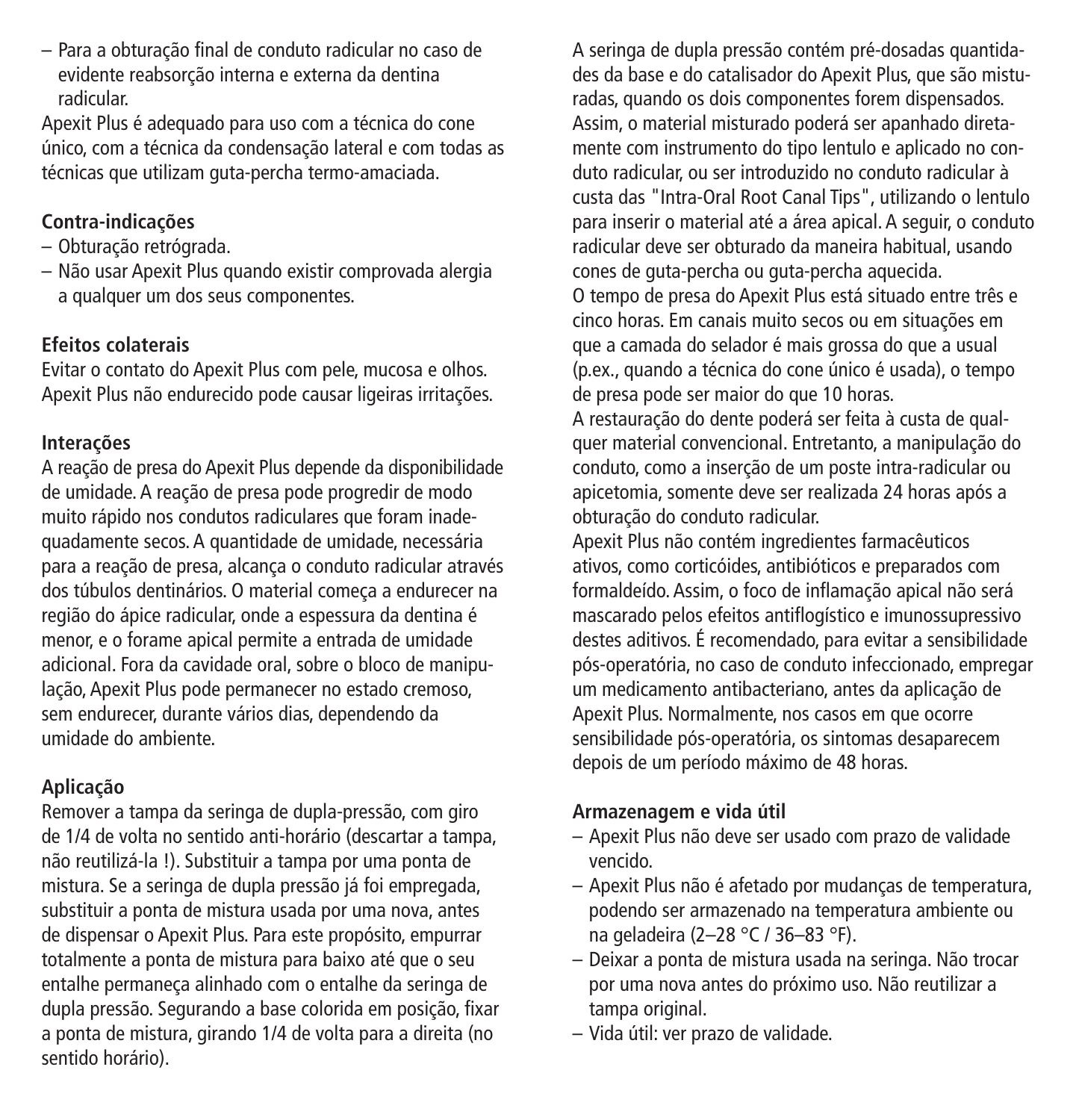**Manter longe do alcance das crianças. Somente para uso odontológico.**

**Data de elaboração destas Instruções de Uso:** 12/2010; Rev. 2

#### **Fabricante:**

Ivoclar Vivadent AG FL-9494 Schaan / Liechtenstein.

Este material foi fabricado somente para uso dental e deve ser manipulado de acordo com as Instruções de Uso. O fabricante não é responsável pelos danos causados por outros usos ou por manipulação incorreta. Além disto, o usuário está obrigado a comprovar, ante do uso e sob sua responsabilidade, se o material é compatível com a utilização desejada, principalmente quando esta utilização não está indicada nestas Instruções de Uso. Descrições e dados não constituem nenhum tipo de garantia e, por isto, não possuem qualquer tipo de vinculação.

# **Apexit** ® **Plus**

## **Svenska**

## **Bruksanvisning**

## **Beskrivning**

Apexit Plus är ett olösligt radiopakt kalciumhydroxid cement för permanent rotfyllning av rotkanaler i kombination med guttaperka points. Det sjunker inte ihop under stelningen och uppvisar utmärkta fysikaliska och biologiska egenskaper. Apexit Plus är ett tvåkomponent system. Bas och aktivator levereras i en dubbelspruta med ett statiskt blandningshjälpmedel.

## **Arbetstid**

Om inget vatten tillsätts är arbetstiden ca. tre timmar. Arbetstiden minskar markant om vatten tillsätts.

### **Blandförhållande**

Apexit Plus behöver inte blandas manuellt eftersom det levereras i en dubbelspruta med ett statiskt blandningshjälpmedel. Materialet blandas i rätt proportioner samtidigt som det trycks ut och kan appliceras direkt.

## **Innehåll**

Kalciumhydroxid, kalciumoxid, kalciumfosfat, hydrerat kolofonium, disalicylat, vismutoxid, vismutkarbonat, högdispenserad kiseldioxid (silaniserad) och alkylester av fosforsyra.

## **Indikation**

- Definitiv rotfyllning efter vital pulpaextirpation
- Definitiv rotfyllning efter avlägsnande av gangrös pulpa och provisoriska medikamentinlägg
- Definitiv rotfyllning av kanaler med intern och extern resorbtion av rotdentinet

Apexit Plus är både lämplig när man använder singelkoner vid lateral kondenseringsteknik, och vid tekniker som involverar värmebehandlad guttaperka.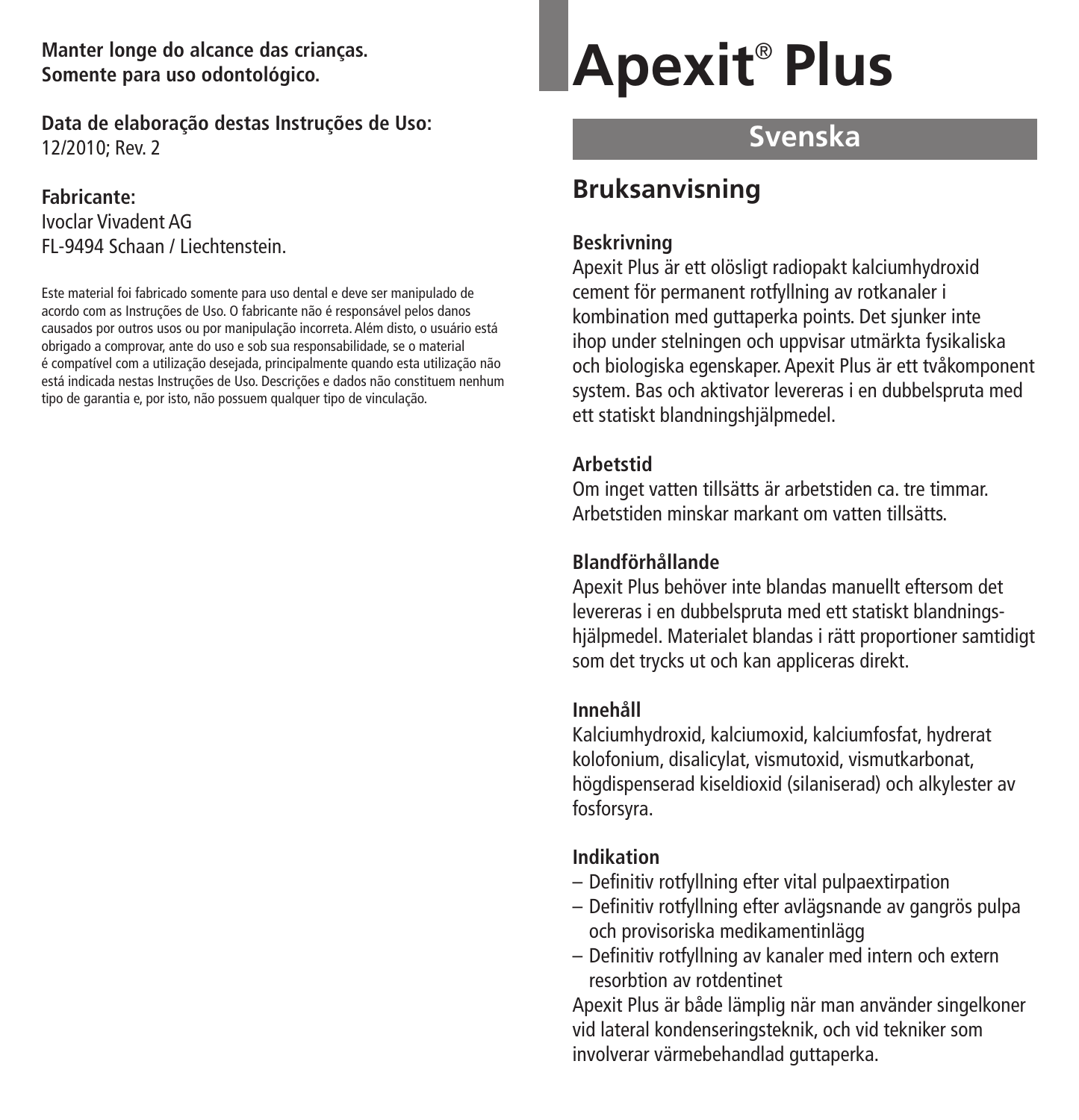## **Kontraindikation**

- Retrograd rotfyllning
- Apexit Plus ska inte användas om patienten har känd allergi mot någon av beståndsdelarna i materialet

## **Sidoeffekter**

Undvik kontakt med hud/slemhinna och ögon. Apexit Plus kan i ohärdat tillstånd ha en lätt retande verkan.

## **Interaktioner**

Stelningstiden beror på tillgången av fukt i rotkanalen. Vid otillräckligt torrlagda kanaler kan Apexit Plus härda mycket snabbt.

Den nödvändiga fukten för sluthärdningen får rotkanalen genom dentintubuli. Apexit Plus börjar härda från apex, där dentinet är som tunnast och då foramen apikale ger tillgång till fukt. Därför måste man vara var noggran med att torka rotkanalsystemet innan Apexit Plus används vid rotfyllning. Apexit Plus håller sig mjukt under några dagar utanför munnen, på blandningsblock, beroende på luftfuktigheten.

## **Applicering**

Ta av hatten på dubbelsprutan genom att vrida den i 1/4 varv motsols. Kasta bort hatten (återanvänd den inte), sätt istället dit en blandningsspets. Om dubbelsprutan redan använts tidigare, byt ut den använda blandningsspetsen mot en ny, precis innan du trycker ut Apexit Plus. Sätt fast blandningsspetsen. Tryck ner spetsen ordentligt så att skåran på blandningsspetsen överensstämmer med den på dubbelsprutan. Sätt fast blandningsspetsen genom att ta tag i den färgade delen och vrida den 1/4 varv medsols. Dubbelsprutan innehåller fördoserade mängder av Apexit Plus bas och aktivator som blandas automatisk när de två komponenterna extruderas. Du kan antingen plocka upp det färdigblandade materialet direkt med en lentulonål och föra upp det till den apikala delen i kanalen eller föra ner materialet i kanalen med "Intra-Oral Root Canal Tips" och sen använda lentulonål för att föra upp det i kanalen till apikalområdet. Rotkanalen fylls på vanligt sätt med rotkanalspoints (t.ex. guttaperka eller silverspetsar). Vid rumstemperatur med normal luftfuktighet håller sig

Apexit Plus mjuk under flera timmar efter att det blandats och tryckts ut. Endast en tillblandning behövs för flerrotiga tänder. Härdningstiden för Apexit Plus är mellan tre och fem timmar. I mycket torra kanaler, eller i situationer där sealerskiktet är tjockare än vanligt (t.ex. när singelkonsteknik används), kan härdningstiden bli längre än tio timmar. Ytterligare bearbetning av rotkanalsystemet, såsom placering av endodontiska stift eller apextomi, ska göras tidigast 24 timmar efter rotfyllningen. Apexit är fritt från farmaceutiska substanser som cortison,

antibiotika och formaldehyd. Apikala infektioner kommer därmed inte att döljas av antiflogistisk eller immunosuppresiv verkan. Antibakteriellt rotkanals skydd bör användas innan Apexit Plus appliceras för att undvika postoperativ sensibilitet vid eventuell infekterad kanal. Skulle trots detta en postoperativ överkänslighet uppstå, försvinnner den efter maximalt 48 timmar.

## **Förvaring**

- Apexit ska inte användas efter utgångsdatum.
- Apexit förändras inte av temperaturväxlingar, utan kan förvaras i rumstemperatur eller i kylskåp (2 till 28 °C / 36 till 83 °F).
- Låt den använda blandningsspetsen sitta kvar på sprutan. Sätt inte dit en ny blandningsspets förrän vid nästa användning. Återanvänd inte originalhatten!
- Hållbarhetstid: Se utgångsdatum.

**Förvaras oåtkomligt för barn! Endast för dentalt bruk!**

## **Bruksanvisningen framställd:** 12/2010; Rev. 2

## **Tillverkare**

Ivoclar Vivadent AG, FL-9494 Schaan/Liechtenstein

Detta material har utvecklats speciellt för dentalt bruk. Bearbetningen skall noga följa de givna instruktionerna. Tillverkaren påtager sig inget ansvar för skador som uppkommer genom oaktsamhet i materialbehandlingen, underlåtande att följa givna föreskrifter eller användning utöver de fastställda indikationsområdena. Användaren är ansvarig för kontrollen av materialets lämplighet för annat ändamål än vad som finns direkt uttryckt i instruktionerna.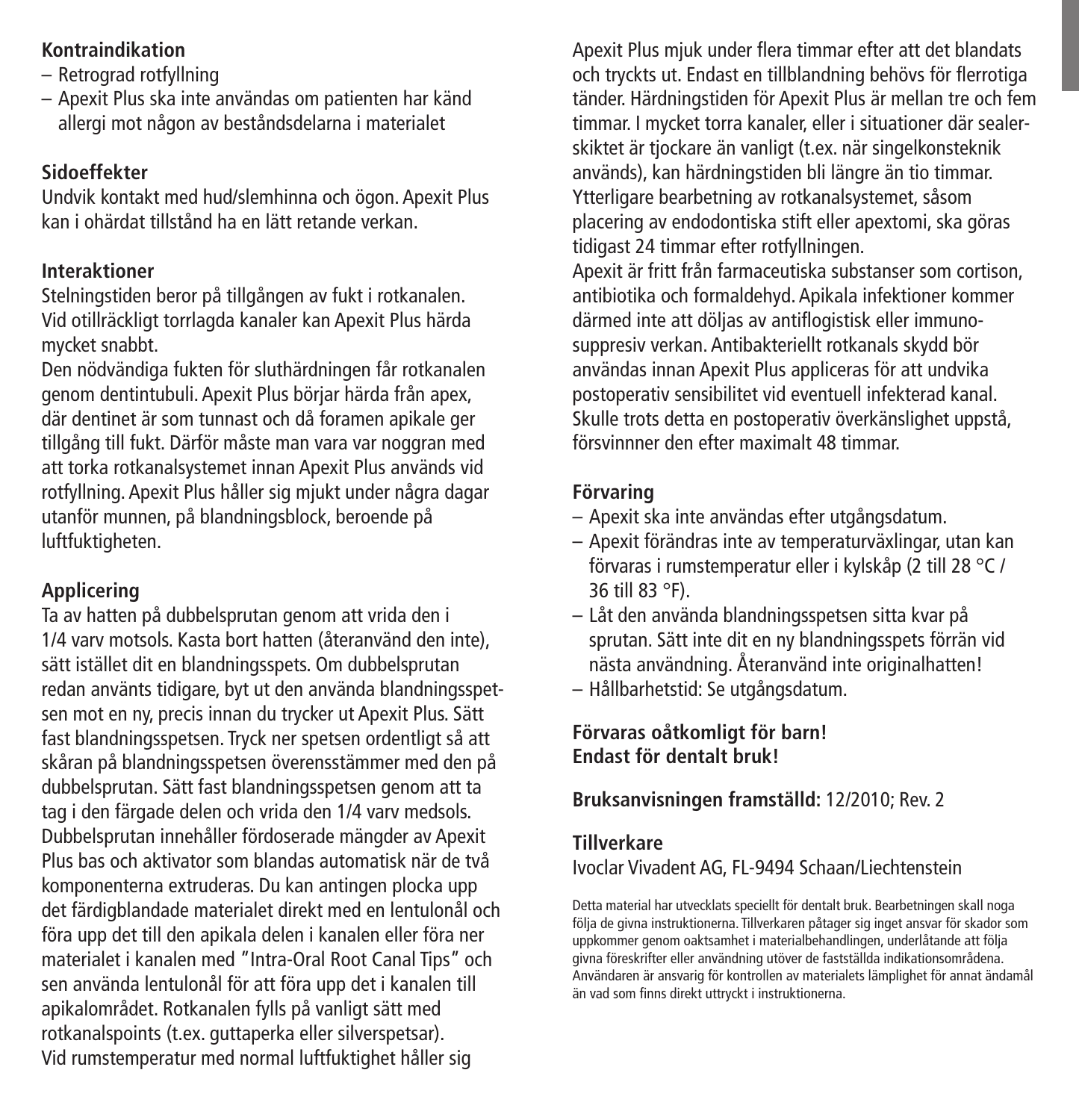# **Apexit** ® **Plus**

# **Dansk**

# **Brugsanvisning**

## **Beskrivelse**

Apexit Plus er en calciumhydroxidholdig, uopløselig, røntgenopak, ikke-skrumpende cement med gode fysiske og biologiske egenskaber til brug ved endelig fyldning af rodkanaler med guttaperka. Apexit Plus er et tokomponent materiale (basis- og aktivatorpasta, leveret i dobbeltsprøjte med statisk blander).

## **Arbejdstid**

Hvis der ikke tilblandes vand, er arbejdstiden ca. 3 timer. Ved tilsætning af vand forkortes arbejdstiden mærkbart.

## **Blandingsforhold**

Gennem anvendelsen af en dobbeltsprøjte med statisk blander, bortfalder en manuel blanding. Materialet er klar til brug og blandet i det rigtige forhold straks efter udpresning.

## **Indhold**

Calciumsalte (hydroxid, oxid, fosfat), hydreret collophonium, disalicylat, vismutsalte (oxid, carbonat), amorft siliciumdioxid (silaniseret) og alkylester af fosforsyre

## **Indikation**

- Endelig rodfyldning efter vitalekstirpation
- Endelig rodfyldning efter fjernelse af nekrotisk pulpa og desinficerende indlæg
- Endelig rodfyldning af kanaler med intern og ekstern resorption af roddentin

Apexit Plus kan anvendes med såvel single cone teknik, lateral kondensationsteknik såvel som med opvarmet guttaperka.

## **Kontraindikation**

- retrograd rodfyldning
- ved erkendt allergi mod et eller flere af indholdsstofferne må Apexit Plus ikke anvendes

## **Bivirkninger**

Undgå at Apexit Plus kommer i kontakt med hud/slimhinder og i øjne. Apexit Plus kan i uafbundet tilstand virke let lokalirriterende.

## **Vekselvirkninger**

Afbindingen af Apexit Plus i rodkanalen er fugtighedsafhængig. Ved utilstrækkelig tørlægning af rodkanalen vil afbindingen forløbe hurtigt.

Den fugtighed som er nødvendig for at materialet kan afbinde tilføres rodkanalen gennem dentintubuli. Afbindingen af materialet starter ved apex da dentintykkelsen er mindst her og foramen apicale sørger for ekstra fugtighed. Det bør således tilstræbes at overholde en omhyggelig tørlægning af rodkanalsystemet inden rodfyldning også når der anvendes Apexit Plus. På udrøringsblokken uden for munden kan Apexit Plus forblive blødt i flere dage afhængig af luftfugtigheden.

## **Anvendelse**

Hætten på dobbeltsprøjten fjernes (kasseres, må ikke genanvendes) ved at dreje hætten en kvart omdrejning mod uret. Hætten erstattes af en blandekanyle. Ved tidligere anvendte dobbeltsprøjter må blandekanylen først udskiftes umiddelbart inden anvendelsen af Apexit Plus. Blandekanylen monteres. Herved føres kanylen helt i bund til indkærvningerne på blandekanylen og dobbeltsprøjten mødes. Tag fat om den indfarvede basis og drej den en kvart omgang med uret for at fiksere kanylen. Apexit Plus base- og katalysatorpasta er doseret færdig til brug i dobbeltsprøjten og blandes i kanylen ved udpresning til udrøringsblokken. Det på udrøringsblokken udpressede materiale kan samles op med en rodspiral (Lentulo) og roteres ind i kanalerne eller med de vedlagte Intra-Oral-Rootcanal Tips anbringes materialet direkte i rodkanalerne og roteres apikalt med rodspiralen. Rodkanalen fyldes nu på sædvanlig vis med guttaperkapoints eller opvarmet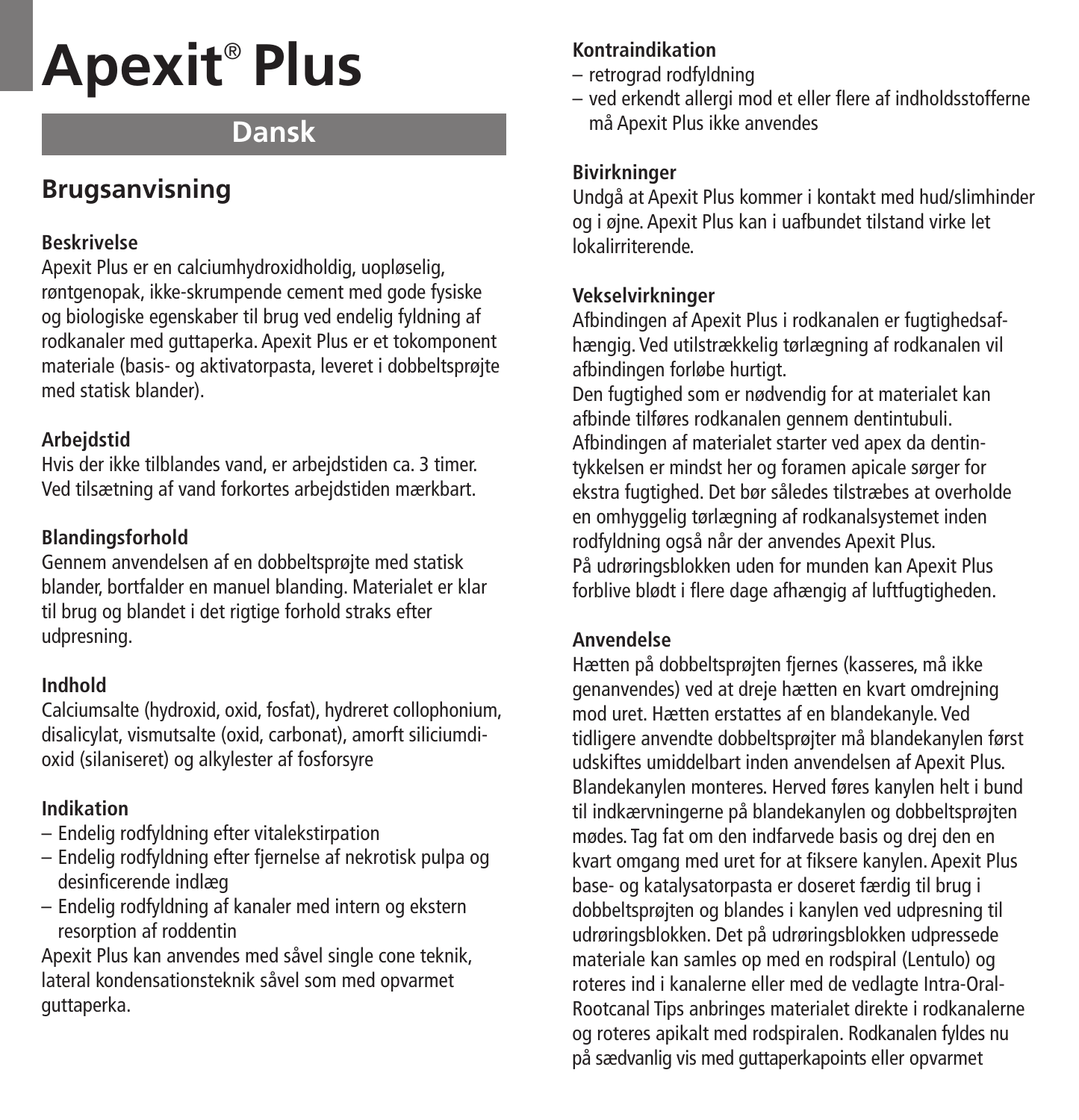guttaperka. Den blandede Apexit Plus kan ved stuetemperatur og middel luftfugtighed forblive blød på udrøringsblokken i flere timer. Dette betyder, at ved fyldning af flerrodede tænder skal Apexit Plus kun blandes en gang. Afbindingstiden for Apexit Plus er mellem tre og fem timer. I meget tørre kanaler, eller i situationer, hvor fyldningsmaterialelaget er tykkere end normalt (f.eks. når der anvendes single cone teknik), kan afbindingstiden være mere end ti timer. Den videre behandling af tanden kan udføres med ethvert konventionelt materiale. Videre behandling af rodkanalsystemet som f.eks. præparation til stiftopbygning eller rodspidsresektion bør tidligst udføres efter 24 timer. Apexit Plus er ikke tilsat farmaceutiske medikamenter som f.eks. corticoider, antibiotika og formaldehydholdige præparater. Apikale betændelsestilstande bliver således ikke maskeret af antiinflammatoriske og immunosuppressive virkninger af sådanne tilsætningsstoffer. Anvendelsen af Apexit Plus forudsætter forudgående medikamentel behandling af inficerede kanaler med mellemseanceindlæg for at undgå postoperative symptomer. Såfremt postoperativ ømhed forekommer vil denne forsvinde efter maksimalt 48 timer.

## **Opbevaring**

- Apexit Plus må ikke anvendes efter udløb af holdbarhedsdato
- Apexit Plus er ikke temperaturfølsom og kan opbevares ved stuetemperatur (2–28 ºC)
- Sprøjter skal lukkes straks efter brug. Hætterne til de enkelte sprøjter må ikke byttes om!
- Holdbarhed: se udløbsdato

## **Opbevares utilgængeligt for børn! Kun til dentalt brug!**

**Fremstilling af brugsanvisningen:** 12/2010; Rev. 2

## **Producent**

Ivoclar Vivadent AG, FL-9494 Schaan/Liechtenstein

Produktet er udviklet til dentalt brug og må kun benyttes som beskrevet i brugsanvisningen. Skader som skyldes forkert brug eller anvendelse påtager producenten sig intet ansvar for. Derudover er brugeren af produktet forpligtet til på eget ansvar at sikre sig at produktet er egnet til en given anvendelse, navnlig hvis anvendelsen ikke er anført i brugsvejledningen.

# **Apexit** ® **Plus**

# **Suomi**

# **Käyttöohjeet**

## **Tuotekuvaus**

Apexit Plus on liukenematon, radiopaakki kalsiumhydroksidisementti juurikanavien pysyvään täyttämiseen käytettäessä guttaperkkanastoja. Se ei kovettuessaan kutistu, ja sen fysikaaliset ja biologiset ominaisuudet ovat erinomaiset. Apexit Plus on kaksikomponenttijärjestelmä. Base ja aktivaattori on pakattu kaksoisruiskuihin, joissa on kiinteä sekoitin.

## **Työskentelyaika**

Jos vettä ei lisätä, työskentelyaika on n. 3 tuntia. Veden lisääminen lyhentää työskentelyaikaa merkittävästi.

## **Sekoitussuhde**

Koska Apexit Plus on pakattu kiinteällä sekoittimella varustettuihin kaksoisruiskuihin, käsinsekoitusta ei tarvita. Materiaali sekoittuu perusteellisesti oikeassa suhteessa, ja annostelu voidaan suorittaa välittömästi.

## **Koostumus**

Kalsiumsuoloja (hydroksidi, oksidi, fosfaatti), hydrogenoitu kolofoni, disalisylaatti, vismuttisuoloja (oksidi, karbonaatti), erittäin hienojakoinen piidioksidi (silanoitu) sekä fosforihapon alkyyliesteri.

## **Indikaatiot**

- Pysyvä täyttö vitaalipulpan poiston jälkeen
- Pysyvä täyttö gangreenapulpan poiston ja kanavien desinfiointiaineiden jälkeen
- Pysyvä täyttö tapauksissa, joissa juuressa on ulkoista ja sisäistä resorptiota

Apexit Plus soveltuu käytettäväksi yksittäiskartio- ja lateraalikondensaatiotekniikoissa sekä kaikissa kuumennettua guttaperkkaa käyttävissä tekniikoissa.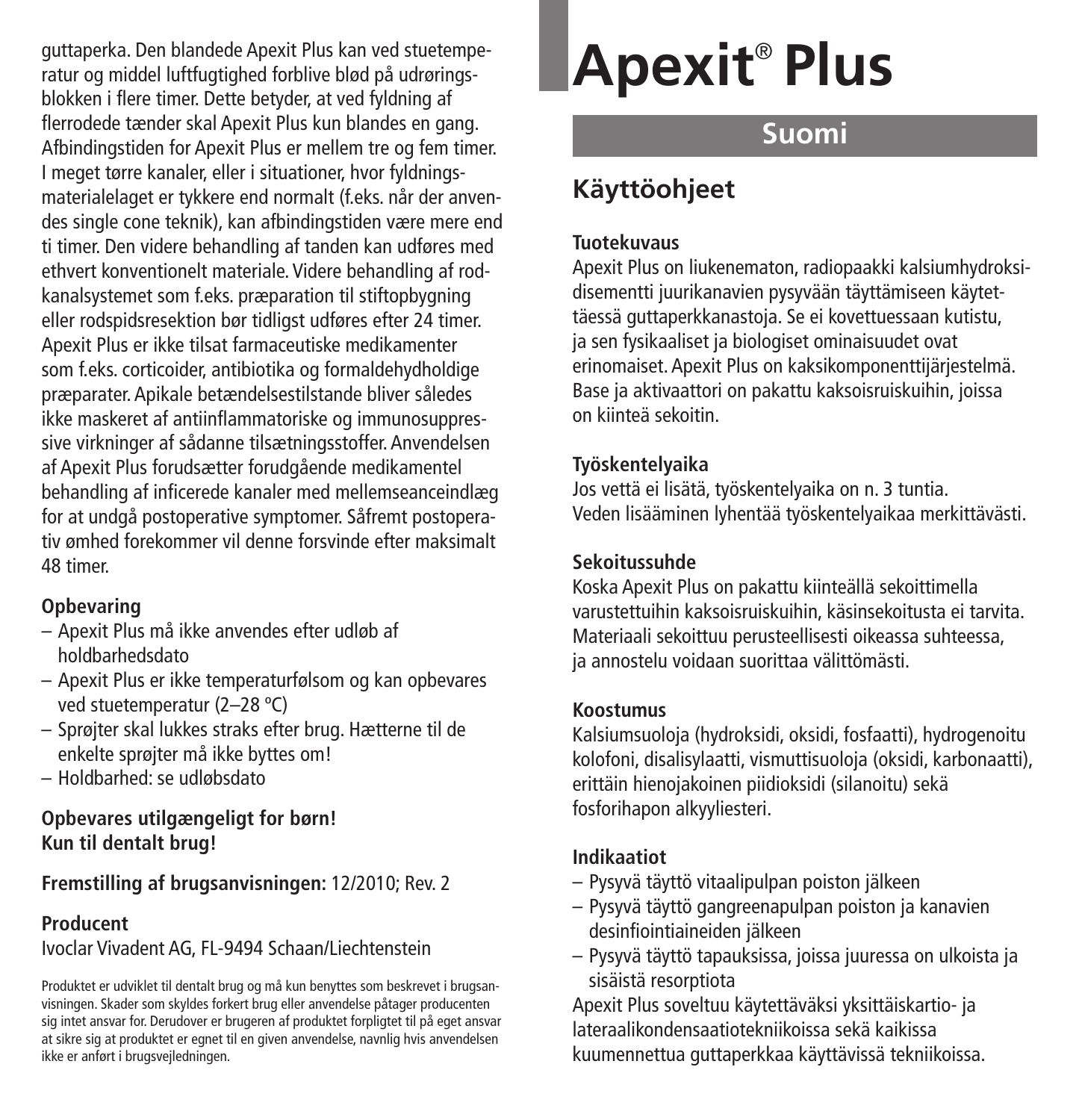## **Kontraindikaatio**

- Retrogradinen täyttö
- Älä käytä Apexit Plus:aa potilailla, joiden tiedetään olevan allergisia jollekin materiaalin ainesosalle.

## **Sivuvaikutukset**

Vältä Apexit Plus:an iho-, limakalvo- ja silmäkontaktia. Kovettumaton Apexit Plus saattaa aiheuttaa vähäistä ärsytystä.

## **Yhteisvaikutukset**

Apexit Plus:an kovettumisaika juurikanavassa riippuu kosteuden määrästä. Kovettuminen voi edetä erittäin nopeasti kanavissa, joita ei ole kuivattu riittävästi. Kovettumiseen tarvittava kosteusmäärä tulee juurikanavaan dentiinitubulusten kautta. Materiaalin kovettuminen alkaa apeksista, koska dentiini on tällä alueella ohuinta ja apikaaliaukko lisää kosteuden määrää. Tämän vuoksi myös käytettäessä Apexit Plus:aa on varmistauduttava, että juurikanava on kuivattu perusteellisesti ennen sulkemista. Suun ulkopuolella sekoituslehtiöllä Apexit Plus voi säilyä pehmeänä useita päiviä ympäristön kosteudesta riippuen.

## **Käyttö**

Poista kaksoisuiskun korkki kiertämällä sitä 1/4 kierrosta myötäpäivään (hävitä korkki, älä käytä sitä uudelleen!) ja aseta sekoituskärki korkin tilalle. Jos kaksoisruiskua on käytetty aikaisemmin, vaihda sekoituskärki uuteen juuri ennen Apexit Plus:an annostelua. Aseta sekoituskärki paikoilleen. Työnnä kärki huolellisesti pohjaan asti kunnes kärjen nokka on samassa linjassa kaksoisruiskun nokkaan nähden. Varmista, että sekoituskärki on paikallaan tarttumalla värilliseen pohjaan ja kääntämällä sitä 1/4 kierrosta myötäpäivään. Kaksoisruisku sisältää esiannostellut määrät Apexit Plus basea ja aktivaattoria, jotka automaattisesti sekoittuvat ja annostuvat niitä ulospursotettaessa. Voit joko ottaa sekoitetun materiaalin heti lentulo-spiraalitäyttäjällä ja viedä sen kanavaan tai annostella materiaalin kanavaan intraoraalisilla juurikanavakärjillä (Intra-Oral Root Canal Tips) ja sen jälkeen käyttää lentuloa kuljettamaan materiaali apikaalialueelle. Seuraavaksi juurikanava täytetään perinteisellä tavalla käyttäen guttaperkkanastoja tai lämmintä guttaperkkaa. Huoneen lämpötilassa ja

keskiasteen kosteudessa Apexit Plus säilyy pehmeänä useita tunteja sekoituksen ja annostelun jälkeen. Tämän vuoksi useita kanavia voidaan täyttää yhdellä sekoituskerralla. Apexit Plussan kovettumisaika on 3 - 5 tuntia. Hyvin kuivissa kanavissa tai tilanteissa, joissa sementtikerros on tavallista paksumpi (esim. käytettäessä yksinastatekniikkaa), kovetusaika voi olla yli 10 tuntia. Hoitoa voidaan jatkaa käyttäen kaikkia sopivia materiaaleja. Jatkohoitotoimenpiteitä kuten juurikanavanastan asettamista tai apisektomiaa ei tule tehdä 24 tuntiin juurikanavan täyttämisestä.Apexit Plus ei sisällä farmaseuttisia aineita kuten kortikoideja, antibiootteja tai formaldehydepohjaisia valmisteita. Edellä mainittujen lisäaineiden antiflogistinen ja immunosupressiivinen vaikutus ei siten estä tulehtuneiden apikaalipesäkkeiden ilmituloa. Mikäli juurikanava on tulehtunut, tulee juurikanavaan viedä antibakteerista juurikanavan hoitoainetta ennen Apexit Plus:an annostelua postoperatiivisen herkkyyden estämiseksi. Jos postoperatiivista herkkyyttä esiintyy, se häviää viimeistään 48 tunnin kuluttua.

## **Säilytys ja käyttöikä**

- Älä käytä Apexit Plus:aa viimeisen käyttöpäivän jälkeen.
- Koska Apexit Plus kestää hyvin eri lämpötiloja, se voidaan säilyttää joko huoneen lämpötilassa tai jääkaapissa (2–28 °C / 36–83 °F).
- Jätä käytetty sekoituskärki ruiskuun. Älä vaihda sitä uuteen ennen kuin juuri ennen seuraavaa käyttökertaa. Älä käytä alkuperäiskorkkia!
- Käyttöikä: katso erääntymispäiväystä

## **Säilytä materiaali lasten ulottumattomissa! Vain hammaslääketieteelliseen käyttöön!**

**Tiedot päivitetty:** 12/2010; Rev. 2

## **Valmistaja**

Ivoclar Vivadent AG, FL-9494 Schaan/Liechtenstein

Tämä materiaali on tarkoitettu ainoastaan hammaslääketieteelliseen käyttöön. Tuotetta tulee käsitellä tarkasti käyttöohjeita noudattaen. Valmistaja ei vastaa vahingoista, jotka johtuvat siitä, että käyttöohjeita tai ohjeiden mukaista soveltamisalaa ei noudateta. Tuotteen soveltuvuuden testaaminen muuhun kuin ohjeissa mainittuun tarkoitukseen on käyttäjän vastuulla. Kuvaukset ja tiedot eivät takaa ominaisuuksia eivätkä ole sitovia.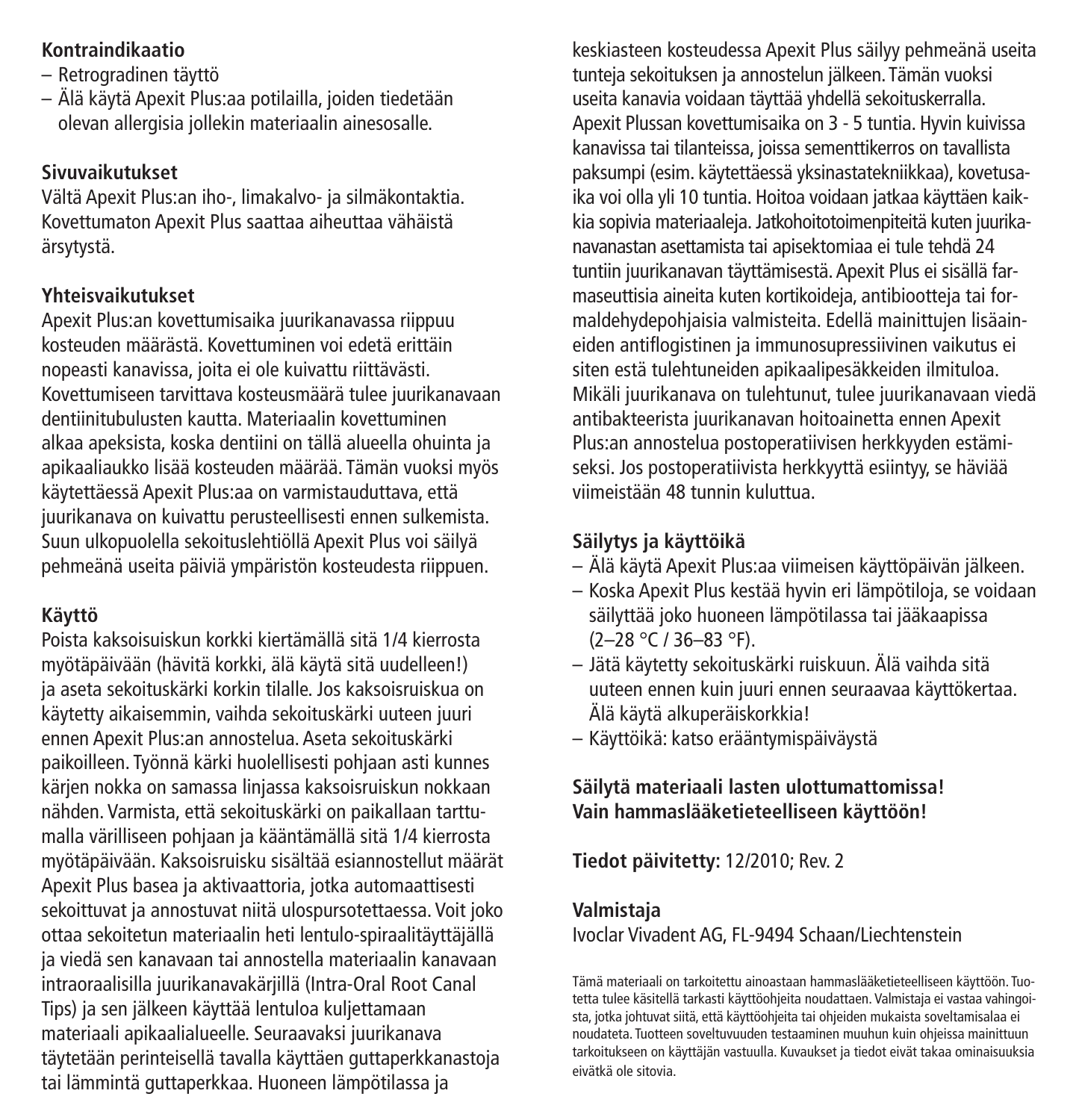# **Apexit** ® **Plus**

# **Norsk**

# **Bruksanvisning**

## **Beskrivelse**

Apexit Plus er en kalsiumhydroksidholdig, uoppløselig, røntgenopak, krympefri sement med utmerkede fysiske og biologiske egenskaper for endelig fylling av rotkanaler i forbindelse med guttaperka. Apexit Plus er et tokomponentmateriale (base- og aktivatorpasta som leveres i en dobbeltsprøyte med statisk blander).

## **Bearbeidingstid**

Hvis det ikke tilsettes vann, er bearbeidingstiden ca. 3 timer. Tilsetning av vann forkorter denne tiden merkbart.

## **Blandingsforhold**

Ved at det brukes en dobbeltsprøyte med statisk blander er manuell blanding overflødig. Når materialet presses ut, blandes det i riktig forhold.

## **Sammensetning**

Kalsiumsalter (hydroksid, oksid, fosfat), hydrert kolofonium, disalisylat, vismutsalter (oksid, karbonat), høydisperst silisiumdioksid (silanisert) og alkylester av fosforsyre.

## **Indikasjon**

- Endelig rotfylling etter en vitalekstirpasjon.
- Endelig rotfylling etter fjerning av gangrenøs pulpa og desinfiserende innlegg.
- Endelig rotfylling i kanaler med intern og ekstern resorpsjon av rotdentinet.

Apexit Plus kan brukes både med single cone-teknikk, lateral kondensasjonsteknikk og teknikker med oppvarmet guttaperka.

## **Kontraindikasjon**

- Retrograd rotfylling.
- Dersom det foreligger en allergi mot stoffer som finnes i sammensetningen, skal Apexit Plus ikke brukes.

## **Bivirkninger**

Unngå kontakt mellom Apexit Plus og huden/slimhinnene og øynene. Apexit Plus kan irritere i uherdet tilstand.

## **Interaksjoner**

Herdingen av Apexit Plus i rotkanalen er avhengig av fuktighet. Hvis kanalene ikke er tilstrekkelig tørre, skjer herdingen forholdsvis raskt. Den fuktigheten som trengs til herdingen, kommer til rotkanalen via dentintubuli. Materialet herdes fra apeks, siden dentintykkelsen her er minst og foramen apicale sørger for tilførsel av ytterligere fuktighet. Derfor er det viktig at rotkanalsystemet tørkes omhyggelig før det fylles med Apexit. Utenfor munnen, på blandeblokken, kan Apexit Plus muligens holde seg mykt i flere dager, avhengig av luftfuktigheten.

## **Bruk**

Fjern lokket på dobbeltsprøyten ved å vri 1/4 omdreining mot klokken (kast det, ikke bruk det om jgjen!) og sett på en blandekanyle. Hvis dobbeltsprøyten er brukt før, skal den nye blandekanylen først settes på umiddelbart før Apexit Plus skal påføres. Sett inn blandekanylen. Kanylen skal da skyves helt ned til hakket på blandedysen og dobbeltsprøyten treffer hverandre. Ta tak i den fargede basisen og fest kanylen med 1/4 omdreining med klokken. Apexit Plus base- og katalysatorpasta er dosert ferdig til bruk i dobbeltkammersprøyten og blandes i kanylen mens de presses ut på blandeblokken.

Materialet som er plassert på blandeblokken, kan tas opp med en lentulonål og roteres inn i kanalene eller legges rett i rotkanalene med den vedlagte intraoral-rotkanal-tipsen og derfra føres inn mot apikal med lentulonålen.

Rotkanalen fylles nå på vanlig måte med guttaperkaspisser eller oppvarmet guttaperka.

I romtemperatur og ved middels luftfuktighet holder det blandede Apexit Plus seg mykt i flere timer, slik at det bare er nødvendig å blande én gang til tenner med flere røtter.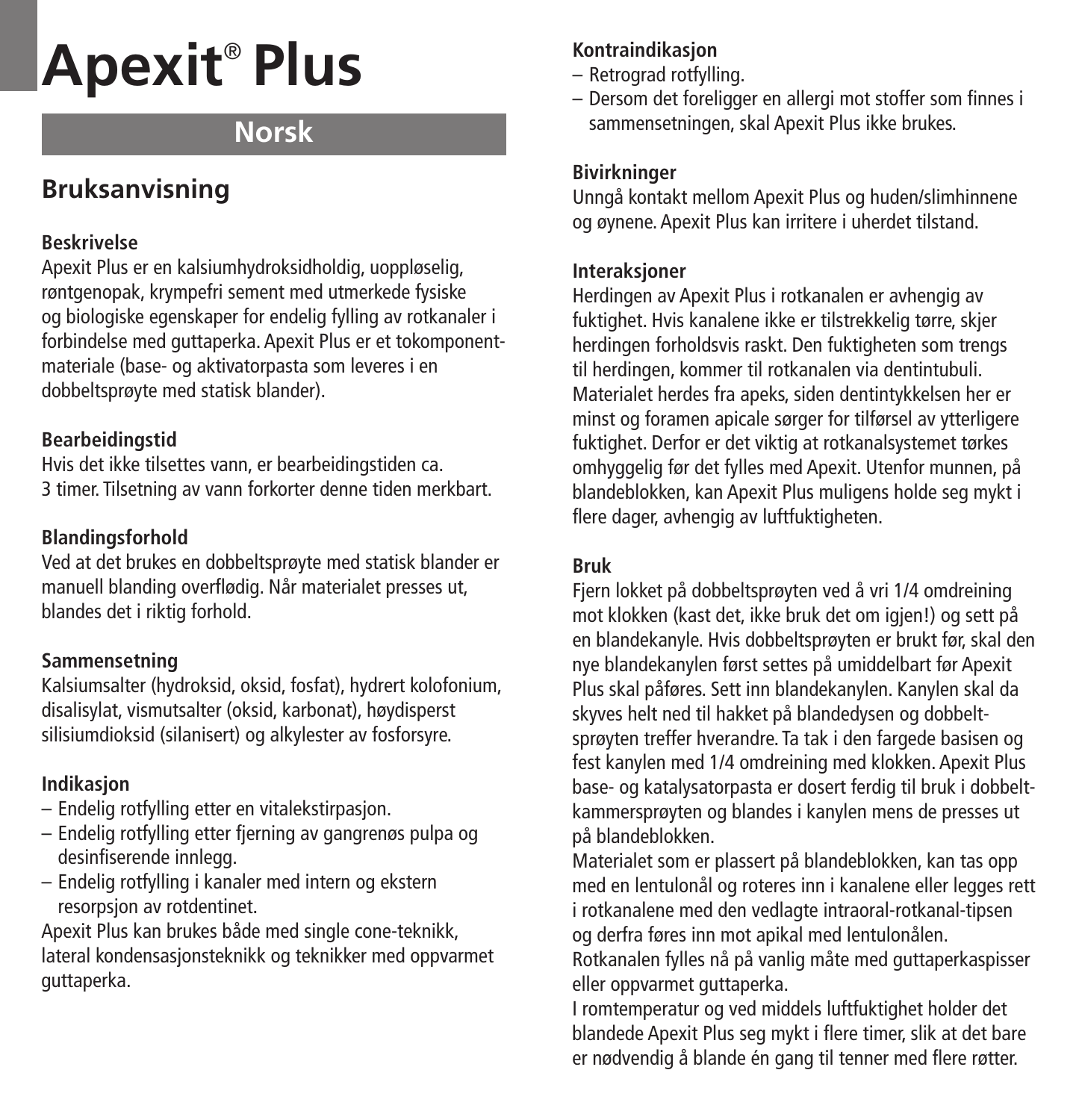Herdetiden til Apexit Plus ligger på mellom tre og fem timer. I svært tørre kanaler eller i situasjoner hvor forseglingslaget er tykkere enn vanlig (f.eks. når single coneteknikken brukes), kan herdetiden være mer enn ti timer. Den videre restaureringen av tannen kan gjennomføres med ethvert konvensjonelt materiale. En videre manipulering av kanalsystemet som f.eks. preparering for en konusoppbygging eller en rotspissreseksjon bør tidligst skje 24 timer etter rotkanalfyllingen.

Apexit Plus er helt uten farmasøytiske virkestoffer som kortikoider, antibiotika eller formaldehydholdige preparater. Apikale betennelser blir dermed ikke skjult av slike tilsetningers antiflogistiske og immunsuppressive virkning. Bruk av Apexit Plus forutsetter at det ved infiserte kanaler først brukes antibakterielle mellominnlegg for å hindre postoperativ sensibilitet.

Dersom det likevel oppstår postoperativ sensibilitet, så vil den som regel forsvinne etter maksimum 48 timer.

## **Lagrings- og oppbevaringsinstruks**

- Apexit Plus skal ikke brukes etter at holdbarhetstiden er utløpt.
- Apexit Plus påvirkes ikke av temperaturen og kan oppbevares i romtemperatur eller i kjøleskap (2–28 °C).
- Etter bruk skal blandekanylen sitte på sprøyten, først ved neste gangs bruk skal kanylen erstattes med en ny. Ikke bruk originallokket om igjen!
- Holdbarhet: se holdbarhetsdato

## **Oppbevares utilgjengelig for barn! Bare til odontologisk bruk!**

**Bruksanvisningen er utarbeidet:** 12/2010; Rev. 2

### **Produsent**

Ivoclar Vivadent AG, FL-9494 Schaan/Liechtenstein

Produktet er utviklet til bruk på det odontologiske området og må brukes i henhold til bruksanvisningen. Produsenten påtar seg intet ansvar for skader som oppstår på grunn av annen bruk eller ufagmessig bearbeiding. I tillegg er brukeren forpliktet til på forhånd og på eget ansvar å undersøke om produktet egner seg og kan brukes til de tiltenkte formål, særlig dersom disse formålene ikke er oppført i bruksanvisningen.

# **Apexit** ® **Plus**

# **Nederlands**

## **Productinformatie**

## **Omschrijving**

Apexit Plus is een calciumhydroxidehoudend, nietoplosbaar, röntgenopaak en niet-krimpend cement met uitstekende fysieke en biologische eigenschappen voor het definitief vullen van wortelkanalen met gutta percha. Apexit Plus is een tweecomponentenmateriaal (basis- en activatorpasta), verpakt in een dubbelspuit met statische menger.

## **Verwerkingstijd**

Als geen water wordt toegevoegd, bedraagt de verwerkingstijd ca. 3 uur. Als wel water wordt toegevoegd, is de verwerkingstijd merkbaar korter.

## **Mengverhouding**

Dankzij de dubbelspuitverpakking met statische menger is het niet nodig het materiaal met de hand te mengen. Als het uit de spuit wordt gedrukt, heeft het al de juiste mengverhouding.

## **Samenstelling**

Calciumzouten (hydroxide, oxide, fosfaat), gehydreerd colofonium, disalicylaat, bismutzouten (oxide, carbonaat), hooggedispergeerd siliciumdioxide (gesilaniseerd) en alkylester van fosforzuur.

## **Indicaties**

- definitieve wortelkanaalvulling na een vitaalextirpatie
- definitieve wortelkanaalvulling na het verwijderen van door gangreen aangetaste pulpa en desinfecterende provisorische vullingen
- definitieve wortelkanaalvulling bij kanalen met interne en externe resorpties van de worteldentine

Apexit Plus kan worden gebruikt met de 'single cone'-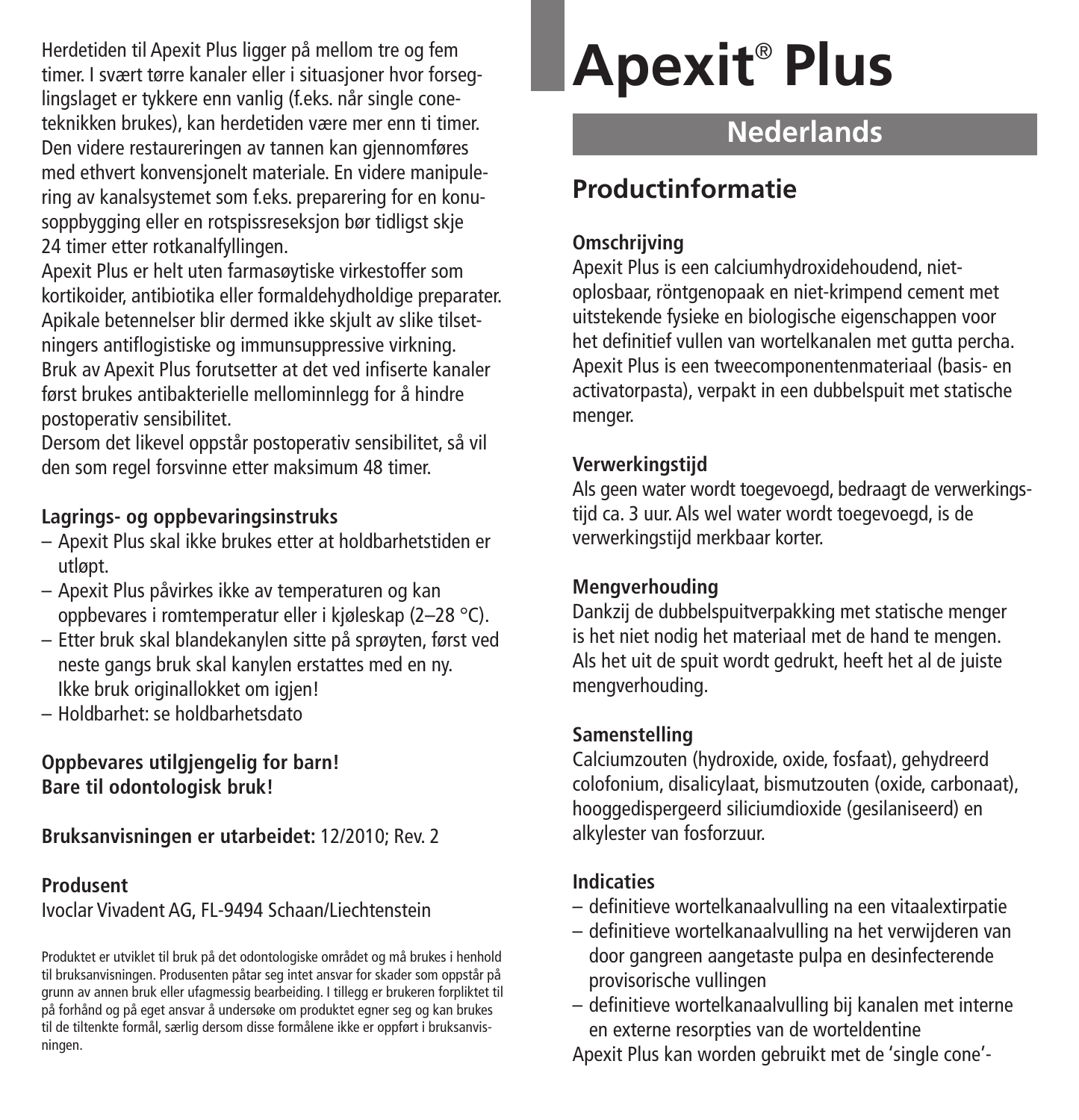techniek, de laterale condensatietechniek en technieken met opgewarmde gutta percha.

## **Contra-indicaties**

- retrograde wortelvulling
- bij patiënten van wie bekend is dat ze allergisch zijn voor componenten van Apexit Plus, moet van het gebruik worden afgezien.

## **Bijwerkingen**

Aanraking van Apexit Plus met de huid, de slijmvliezen en de ogen vermijden. Apexit Plus kan in niet- uitgeharde toestand tot lichte irritatie leiden.

## **Interacties**

De uitharding van Apexit Plus in het wortelkanaal is afhankelijk van de vochtigheidsgraad. Bij kanalen die onvoldoende gedroogd zijn vindt de uitharding vrij snel plaats. Het vocht dat voor het uithardingsproces noodzakelijk is, bereikt het wortelkanaal via de dentinekanaaltjes. Het materiaal hardt uit vanuit de apex, aangezien de dentine hier het dunst is en via het foramen apicale meer vocht kan toetreden. Ook bij het gebruik van Apexit Plus moet het wortelkanaal vóór het vullen dan ook zorgvuldig droog worden gemaakt. Buiten de mond blijft Apexit Plus op het mengblok, afhankelijk van de luchtvochtigheid, mogelijk enkele dagen zacht.

## **Toepassing**

Verwijder de afsluiting van de dubbelspuitverpakking door deze een kwartslag tegen de klok in te draaien (weggooien, niet weer gebruiken!) en vervang deze door een mengcanule. Plaats bij een reeds gebruikte dubbelspuitverpakking de nieuwe mengcanule net voordat Apexit Plus uit de verpakking wordt gedrukt. Schuif daarbij de canule geheel naar beneden tot de uitsparing op de mengcanule en de dubbelspuitverpakking elkaar raken. Houd de gekleurde basis vast en zet de canule vast door deze een kwartslag tegen de klok in te draaien. De Apexit Plus basis- en katalysatorpasta is in de dubbelspuit gebruiksklaar gedoseerd en wordt bij het uitdrukken op het mengblok in de canule gemengd. Het op het mengblok geperste

materiaal kan met een lentulospiraal worden opgenomen en in de kanalen worden geappliceerd of met de bijgevoegde intraorale wortelkanaaltips direct in de wortelkanalen worden aangebracht en van daaruit met de lentulospiraal naar apicaal worden uitgebreid.

Het wortelkanaal wordt nu op de gebruikelijke wijze met gutta percha-tips of opgewarmde gutta percha gevuld. Het gemengde Apexit Plus blijft op het mengblok bij kamertemperatuur en een gemiddelde luchtvochtigheid gedurende enkele uren zacht, zodat bij behandeling van meerdere wortelkanalen slechts éénmaal Apexit Plus hoeft te worden aangemaakt.

De uithardingstijd van Apexit Plus bedraagt tussen de drie en vijf uur. In heel droge kanalen of situaties waarbij de sealant heel dik wordt aangebracht (bijv. bij toepassing van de single-conetechniek) kan de uithardingstijd ook langer zijn dan 10 uur. De verdere afwerking van de tand kan met ieder conventioneel materiaal gebeuren. Verdere behandelingen van het kanaalsysteem zoals het plaatsen van een stiftstompopbouw of de resectie van een worteltip mag pas 24 uur na de wortelkanaalvulling plaatsvinden. Apexit Plus bevat geen farmaceutische toevoegingen zoals corticoïden, antibiotica of formaldehydehoudende preparaten. Daardoor worden apicale ontstekingsbronnen niet gemaskeerd door de onderdrukkende werking die zulke toevoegingen hebben op ontstekingen en reacties van het afweersysteem. Bij geïnfecteerde kanalen is echter bij de toepassing van Apexit Plus het gebruik van dergelijke anti-bacteriële tussenlagen noodzakelijk om een postoperatieve overgevoeligheid te vermijden.

Treedt desondanks een postoperatieve overgevoeligheid op, dan zou deze na maximaal 48 uur verdwenen moeten zijn.

## **Speciale voorzorgsmaatregelen bij opslag en transport**

- Gebruik Apexit Plus niet na afloop van de vervaldatum.
- Apexit Plus is niet gevoelig voor temperatuurinvloeden en kan bij kamertemperatuur of in de koelkast (2–28 °C) worden bewaard.
- Laat de mengcanule na het gebruik op de spuit zitten. Vervang deze pas bij het volgende gebruik door een nieuwe canule. Gebruik de originele afsluiting niet opnieuw!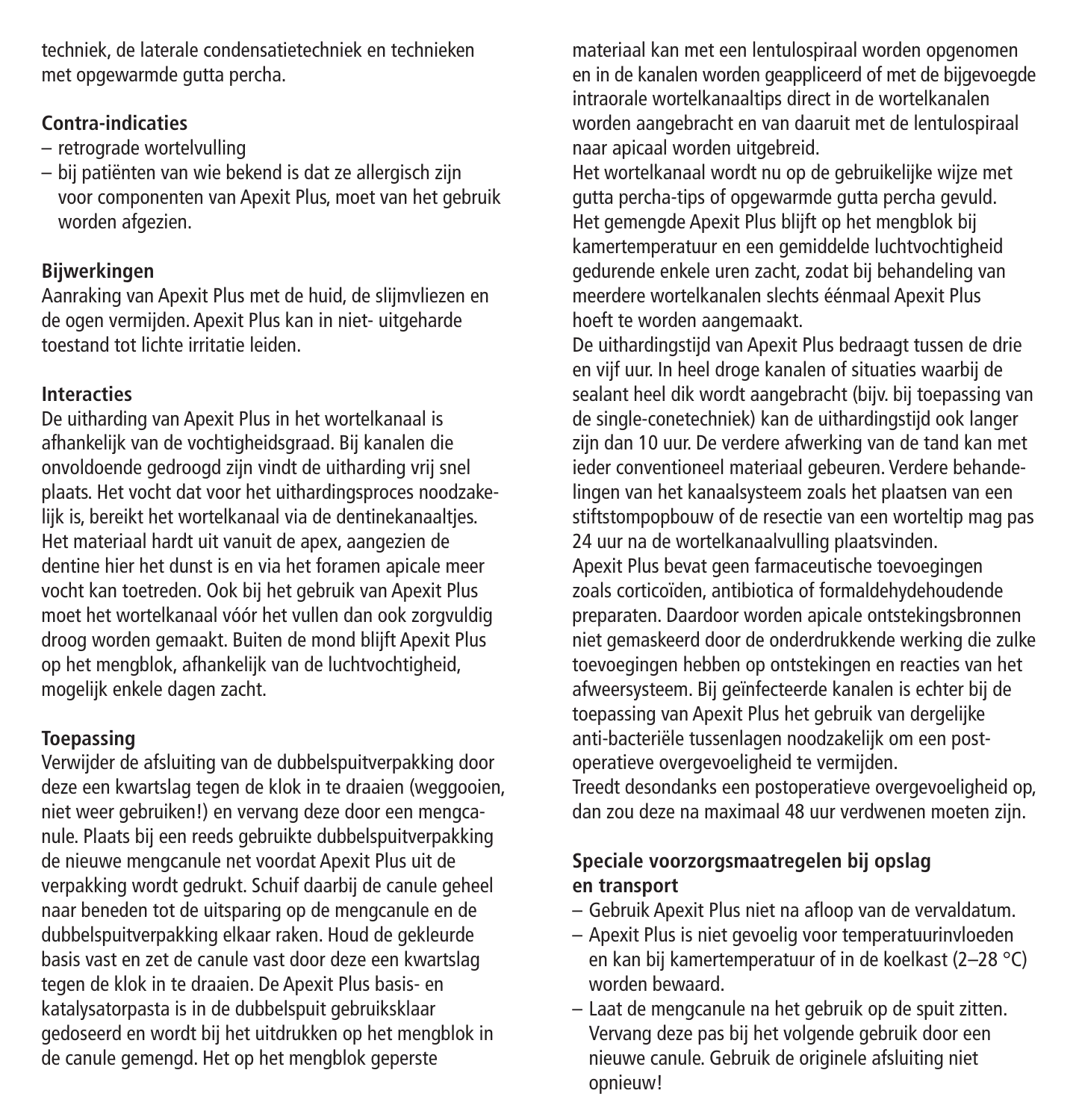– Houdbaarheid: zie vervaldatum.

**Buiten bereik van kinderen bewaren! Alleen voor tandheelkundig gebruik!**

**Datum van opstelling van de tekst:** 12/2010; Rev. 2

## **Fabrikant**

Ivoclar Vivadent AG, FL-9494 Schaan/Liechtenstein

Dit product is ontwikkeld voor tandheelkundig gebruik en moet volgens de productinformatie worden toegepast. Indien er schade optreedt door toepassing voor andere doeleinden of door verkeerd gebruik kan de fabrikant daarvoor niet aansprakelijk worden gesteld. De gebruiker is bovendien verplicht om vóór gebruik na te gaan of het product voor de beoogde toepassing geschikt is, vooral als deze toepassing niet in de productinformatie staat vermeld.

# **Apexit** ® **Plus**

# **Ελληνικά**

# **Oδηγίες Xρήσεως**

## **Περιγραή τυ σκευάσµατς**

Το Apexit Plus είναι μία αδιάλυτη ακτινοσκιερή κονία υδροξειδίου του ασβεστίου για την μόνιμη έμφραξη των ριζικών σωλήνων σε συνδυασμό με κώνους νουταπέρκας. Δεν συστέλλεται κατά την σκλήρυνση και παρουσιάζει εξαιρετικές φυσικές και βιολογικές ιδιότητες. Το Apexit Plus είναι σκεύασμα δύο συστατικών. Η βάση και ο ενεργοποιητής είναι συσκευασμένα σε διπλή σύριννα με έμβολα και με στατικό σύστηµα ανάµιKης.

## **ρνς εργασίας**

Εάν δεν προστεθεί νερό ο χρόνος εργασίας είναι περίπου 3 ώρες. Η πρόσθεση νερού μειώνει σημαντικά την διάρκεια αυτή του χρόνου.

## **Αναλγία ανάµιης**

Καθώς το Apexit Plus είναι συσκευασμένο σε διπλή σύριγγα με έμβολα και με στατικό σύστημα ανάμιξης δεν απαιτείται ανάμιξη με το χέρι. Το υλικό εκβάλλεται πλήρως αναμεμινμένο στις σωστές αναλονίες και μπορεί να εφαρμοστεί αμέσως.

## **Σύνθεση**

Άλατα ασβεστίου (υδροξειδίου, οξειδίου, φωσφορικών), υδρονονωμένο κολοφώνιο, δισαλικυλικά, άλατα βισμούθιου (οξειδίου, ανθρακικών) διοξείδια του πυριτίου σε μεγάλη διασπορά, (σιλανοποιημένα) και αλκυλικός εστέρας φωσφορικού οξέως.

## **Ενδείεις**

– Μόνιμη έμφραξη μετά από εκρίζωση ζωντανού πολφού.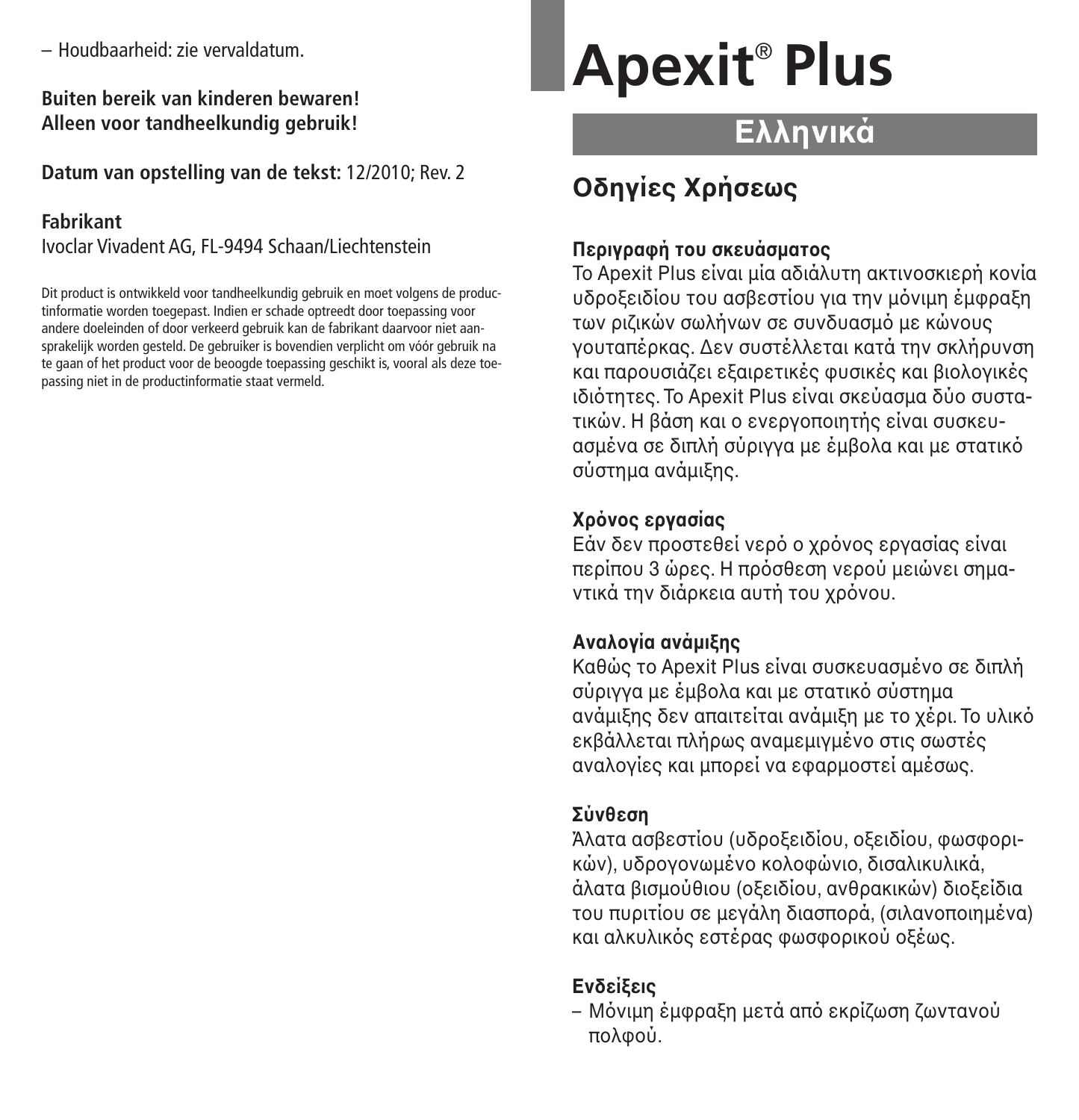- Μόνιμη έμφραξη μετά από αφαίρεση προσβλημένου από γάγγραινα πολφού και ενδρροιζική θεραπεία.
- Μόνιμη έμφραξη σε περιπτώσεις με εξωτερική και εσωτερική ριζική απορρόφηση.

Το Apexit Plus είναι κατάλληλο σε εφαρμογή με κώνους γουταπέρκας και την τεχνική της πλάγιας συμπύκνωσης, όσο και σε όλες τις τεχνικές με θερμοπλαστική γουτα-πέρκα.

## **Αντενδείεις**

- Ανάστροφη έμφραξη.
- Το προϊόν δεν πρέπει να χρησιμοποιείται σε ασθενείς µε γνωστές αλλεργικές αντιδράσεις στα συστατικά του.

## **Παρενέργειες**

Αποφεύγεται την επαφή του Apexit Plus με το δέρμα και βλεννογόνους ιστούς. Απολυμέριστο Apexit Plus μπορεί να παρουσιάσει ερεθισμούς.

## **Αλληλεπιδράσεις**

Ο χρόνος σκλήρυνσης του Apexit Plus στο ριζικό σωλήνα εξαρτάται από τη διαθέσιμη υγρασία. Η αντίδραση σκλήρυνσης μπορεί να προχωρήσει πολύ γρήγορα σε σωλήνες που δεν έχουν στεγνωθεί επαρκώς. Η ποσότητα υγρασίας που απαιτείται για την αντίδραση σκλήρυνσης φθάνει στο ριζικό σωλήνα μέσω των οδοντινοσωληναρίων. Το υλικό αρχίζει να σκληραίνει στην κορυφή, καθώς η οδοντίνη είναι λεπτότερη στην περιοχή αυτή και το ριζικό τρήμα δέχεται πρόσθετη υγρασία. Έτσι, ακόμα και όταν χρησιμοποιείτε το Apexit Plus, βεβαιωθείτε ότι έχετε στεγνώσει τελείως το σύστημα ριζικού σωλήνα πριν την εκτέλεση της έμφραξης. Εξωστοματικά, επάνω στο πλακίδιο ανάμειξης, το Apexit Plus μπορεί να παραμείνει μαλακό για αρκετές ημέρες, ανάλογα με την υγρασία του χώρου.

## **Εαρµγή**

Αφαιρέστε το καπάκι της διπλής σύριγγας στρέφοντας 1/4 της στροφής αντίθετα με την φορά των δεικτών του ρολογιού (πετάξτε το καπάκι, μην το ξαναχρησιμοποιήσετε) και τοποθετείστε στη θέση του ένα ρύγχος ανάμιξης. Εάν η σύριγγα με το διπλό έμβολο έχει ξαναχρησιμοποιηθεί, αλλάξετε το παλαιό ρύγχος με ένα καινούργιο ακριβώς πριν την νέα εφαρμογή Apexit Plus. Εφαρμόστε το νέο ρύγχος ανάμιξης. Πιέστε το άκρο προς τα κάτω μέχρι η εγκοπή του ρύγχους είναι ευθυγραμμισμένη με την σύριγγα. Ασφαλίστε το ρύγχος ανάμιξης κρατώντας την έγχρωμη βάση και περιστρέφοντας την 1/4 της στροφής προς την φορά που περιστρέφονται οι δείκτες του ρολογιού. Η σύριγγα με τα δύο έμβολα περιέχει προδοσολογημένες ποσότητες βάσης και καταλύτη Apexit Plus που αναμιγνύονται αυτόματα και εξωθούνται ταυτόχρονα. Έχετε την δυνατότητα είτε να αναλάβετε το αναμεμιγμένο υλικό με lentulo και να το εφαρμόσετε στον ριζικό σωλήνα είτε να τοποθετήσετε το υλικό στον ριζικό σωλήνα με τα ειδικά άκρα του ρύγχους (Intra-Oral Root Canal Tips) και στη συνέχεια με το lentulo να απλωθεί μέχρι το ακρορρίζιο. Στην συνέχεια ο ριζικός σωλήνας εμφράσεται με τις συμβατικές μεθόδους με κώνους γουταπέρκας ή θερμοπλαστική γουταπέρκα. Σε θερμοκρασία δωματίου και μέση υγρασία το Apexit Plus παραμένει μαλακό για αρκετές ώρες μετά την ανάμιξη και εξώθηση. Αυτό επιτρέπει την έμφραξη πολλών ριζικών σωλήνων με το αναμεμιγμένο υλικό. Η σκλήρυνση του Apexit Plus συντελείται από τρεις έως και πέντε ώρες. Σε πολύ στεγνούς ριζικούς σωλήνες ή σε περιπτώσεις όπου το στεγανοποιητικό στρώμα έχει μεγαλύτερο πάχος από το συνηθισμένο (π.χ. όταν χρησιμοποιείται η τεχνική μονού κώνου), η σκλήρυνση μπορεί να διαρκέσει και περισσότερο από δέκα ώρες. Ακολουθεί η συνέYεια της θεραπείας µε ενδεδειγµένα υλικά. Εργασία στους ριζικούς σωλήνες, όπως ριζεκτομές ή η εφαρμογή ριζικών αξόνων δεν πρέπει να γίνονται παρά μετά την παρέλευση 24 ώρων απο την έμφραξη. Το Apexit Plus δεν περιέχει φαρμακευτικές ουσίες οπως κορτικοειδή, αντιβιοτικά ή ουσίες βασισμένες στην φορμαλδεΰδη.

Με τον τρόπο αυτό πιθανές φλεγμονές του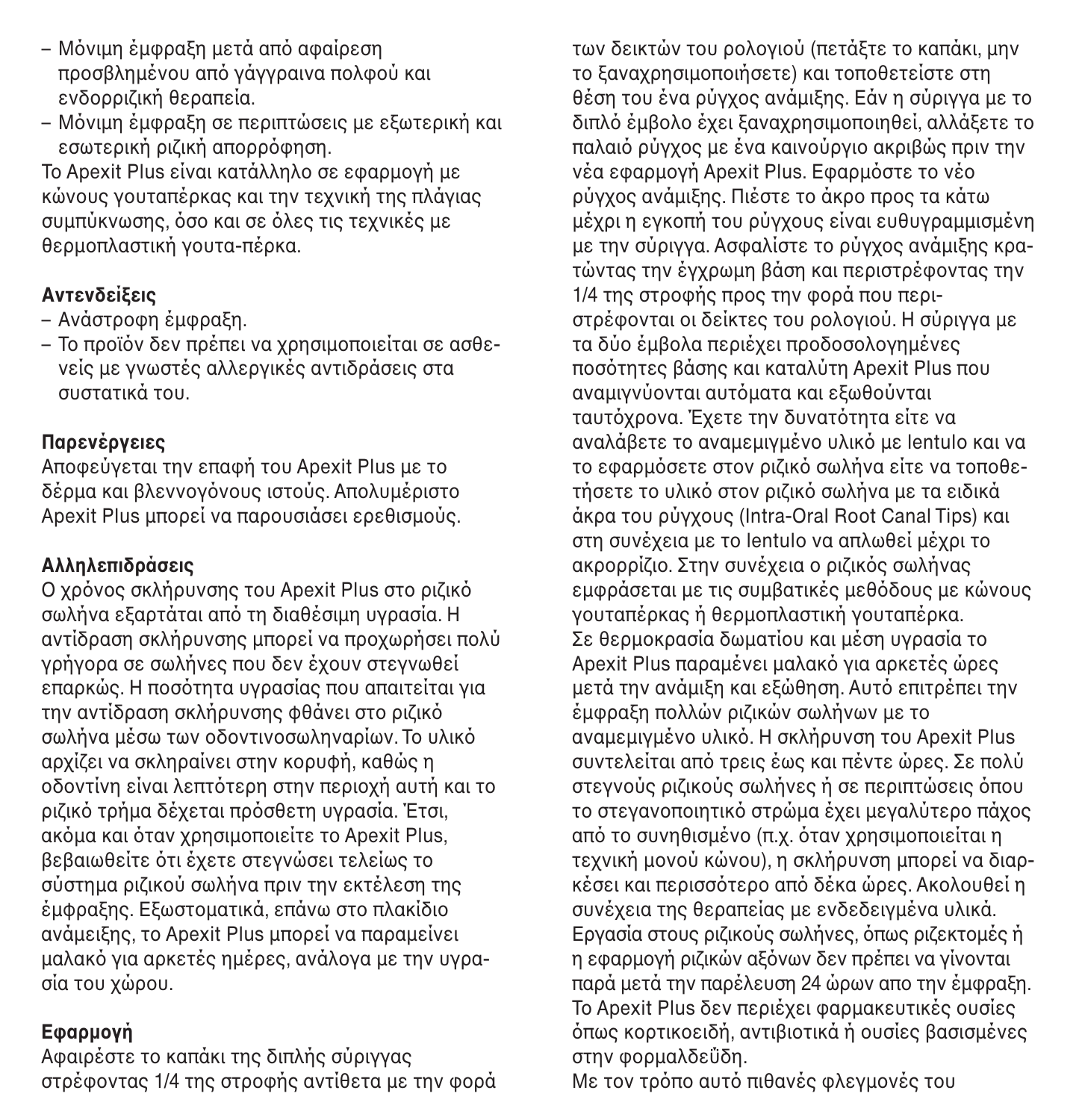ακρορριζίου δεν καλύπτονται από ιδιότητες αντιφλεγμονώδεις ή καταστολής του ανοσοποιητικού συστήματος των παραπάνω αναφερομένων σκευασμάτων. Για την αποφυγή μετεγχειρητικής ευαισθησίας στις περιπτώσεις μόλυνσης του ριζικού σωλήνα επιβάλλεται η ενδορριζική θεραπεία πριν την τελική έμφραξη με το Apexit Plus. Σε περίπτωση εµGάνισης µετεγYειρητικής ευαισθησίας, αυτή θα παρέλθει μετά από μέγιστο χρόνο 48 ωρών.

## **Απθήκευση και ηµερµηνία λήεως**

- $-$  Μη χρησιμοποιείτε το Apexit Plus μετά από την ημερομηνία λήξεως.
- Επειδή το Apexit Plus είναι ευαίσθητο στην θερμοκρασία πρέπει να διατηρείται είτε σε θερμοκρασία δωματίου είτε σε ψυγείο σε θερμοκρασία 2–28 °C / 36–83 °F.
- Αφήνετε το ρύγχος ανάμιξης ως καπάκι στην διπλή σύριγγα. Αλλάξετε το παλαιό ρύγγος με ένα καινούργιο ακριβώς πριν την νέα εφαρμονή του Apexit Plus. Ποτέ μη ξαναχρησιμοποιείτε το αργικό καπάκι.
- Ημερομηνία λήξεως: βλέπε την ημερομηνία λήξεως.

**Απθηκεύετε µακριά απ παιδιά. Μν για δντιατρική (ρήση.**

 $H$ μερομηνία προετοιμασίας των οδηνιών: 12/2010; Rev. 2

## **Κατασκευαστής**

Ivoclar Vivadent AG, FL-9494 Schaan/Liechtenstein

Τα υλικά αυτά κατασκευάστηκαν αποκλειστικά για οδοντιατρική χρήση. Οι διαδικασίες πρέπει να ακολουθούνται σχολαστικά και ακολουθώντας αυστηρά τις οδηγίες χρήσεως. Απαιτήσεις για βλάβες που μπορεί να προκληθούν από μη ορθή ακολουθία των οδηγιών ή από χρήση σε μη ρητώς ενδεικνυόμενη περιοχή, είναι απαράδεκτες. Ο χρήστης είναι υπεύθυνος για δοκιμασίες καταλληλότητας του υλικού σε οποιαδήποτε άλλη εφαρμονή εκτός αυτών που αναγράφονται σαφώς στις οδηγίες χρήσεως. Περιγραφές και στοιχεία δεν αποτελούν εγγύηση των ιδιοτήτων και δεν είναι δεσμευτικά.

# **Apexit** ® **Plus**

# **Türkçe**

# **Kullan›m K›lavuzu**

## **Ürün Tan›m›**

Apexit Plus, gutta-percha ile birlikte kök kanallarının kalıcı doldurulmasında kullanılan çözünmeyen, radiopak kalsiyum hidroksit kanal dolgu simanıdır. Sertlesme esnasında büzülmez, mükemmel fiziksel ve biyolojik özellikler gösterir. Apexit Plus iki bilesenli bir sistemdir. Baz ve aktivatör cift pistonlu sırıngada statik karıstırma ucuyla beraber kullanılacak sekilde geliştirilmiştir.

## **Çal›flma Süresi**

Eğer su ilave edilmediyse çalışma süresi yaklaşık 3 saattir. Su ilavesi bu süreyi önemli ölçüde azaltır.

## **Karıstırma Oranı**

Apexit Plus cift pistonlu sırıngada statik karıstırma ucuyla beraber kullanılacak sekilde geliştirildiğinden elle karıştırma gerektirmez. Materyal sırıngadan sıkıldığında doğru oranda karısmıs olarak derhal kullanıma hazırdır.

## **Bilesimi**

Kalsiyum tuzları(hidroksit, oksit, fosfat), hidrojenize kolofoni, disalisiklat, bizmut tuzları(oksit, karbonat), vüksek vayılımlı silikon dioksit(silanize) ve fosforik asitin alkayl esteri

## **Endikasyonlar**

- Vital pulpa ekstirpasyonunu takiben nihai kanal dolgu simanı olarak
- Gangrenöz pulpan›n uzaklaflt›r›l›p kanal içine dezenfektan pansumanın verleştirilmesini takiben nihai kanal dolgu siman› olarak
- $-$  İnternal ve eksternal kök rezorbsiyonu görülen olguların kalıcı kanal dolgusunda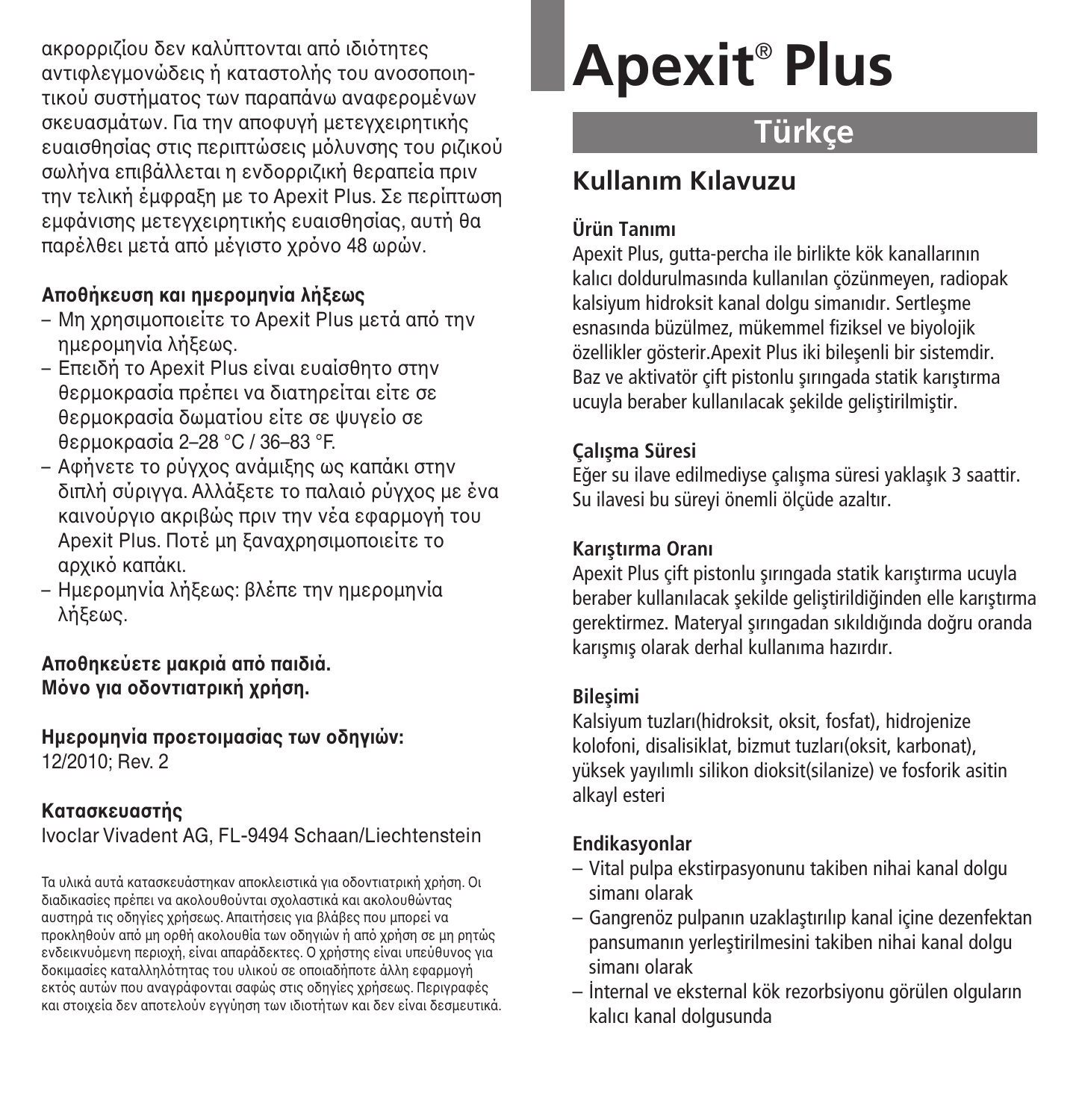Apexit Plus tüm ısı ile yumuşatılan gutta-percha teknikleriyle oldu¤u kadar tek koni ve lateral kondenzasyon teknikleri ile de kullanıma uygundur.

## **Kontrendikasyonlar**

- Retrograd dolgularda
- Apexit Plus içeriğindeki herhangi bir maddeye karşı alleriisi bulunan hastalarda kullanılmamalıdır.

## **Yan Etkiler**

Apexit Plus'ın cilt / mukoz membranlar veya gözle temasından kaçınılmalıdır. Sertleşmemiş Apexit Plus hafif iritasyona sebep olabilir.

## **Etkilesim**

Apexit Plus'ın sertleşme süresi kök kanalı içerisindeki nem oranına bağlıdır. Sertlesme reaksiyonu yetersiz kurutulmus kanallarda daha hızlı olusacaktır. Sertlesme için gerekli olan nem, dentin tübülleri ile kök kanalına ulasır. Apexte dentinin daha ince olması ve apikal foramenden gelen ilave nem nedeniyle materyalin sertleşmesi önce apex bölgesinde baslar.Bu nedenle Apexit Plus ile kanal doldurulmadan önce kök kanal sistemi ivice kurutulmalıdır.Ağız dısında, uvgulama kağıdının üstünde, ortamın nemine bağlı olarak Apexit Plus günlerce yumusak kalabilir.

## **Uygulama**

Çift pistonlu şırınganın ucundaki kapak saat yönü tersine çeyrek tur çevirilerek açılır(kapağı atınız) ve yerine bir karıştırma ucu takılır. Eğer çift pistonlu şırınga daha önceden kullanıldıysa, karıştırma ucu yeni uygulamanın hemen öncesinde deăistirilmelidir. Karıstırma ucunun sırıngaya bağlanacak kısmındaki çentik sırıngadaki çentik ile aynı hizaya gelecek sekilde yerine oturtulup saat yönünde çeyrek tur döndürülerek takılır. Çift pistonlu sırınga önceden belirlenmiş miktarda Apexit Plus baz ve katalizör içerir ve piston itildiğinde otomatik olarak karısıp kullanıma hazır hale gelir. Karışım ya lentulo ile alınıp kanal içine gönderilebilir yada önce İntra-Oral Kök Kanal Uçları ile kanala itilip sonra lentulo ile apikal bölgeye yayılabilir. Takiben kök kanalı gutta-percha koniler veya yumuşatılmış gutta-percha ile bilinen yöntemlerle doldurulur.

Oda sıcaklığı ve ortalama nem kosullarında Apexit Plus karıstırılma sonrası birkaç saat süreyle kullanıma uygun sekilde yumusak kalır. Bu tek bir karısım ile birden fazla kanalın doldurulmasına olanak tanır. Apexit Plus'ın sertlesme süresi üç ile beş saat arasındadır. Çok kuru kanallarda veya mühürleyici tabakanın normalden kalın olduğu durumlarda (örn. tek koni tekniği kullanıldığında) sertleşme süresi 10 saatten fazla olabilir. Uygun materyaller ile bir sonraki tedavi asamasına geçilebilir ancak endodontik post verlestirilmesi veya apisektomi benzeri islemlerden kanal dolgusunu takip eden ilk 24 saatte kaçınılmalıdır. Apexit Plus kortikoidler, antibiotikler veya formaldehit esaslı preparatlar benzeri herhangi bir farmasötik madde icermez. Bu nedenle enflamasyonun apikal odağı bu tür maddelerin antiflojistik ve immunosupresif etkileri ile maskelenmez. Enfekte bir kanal varlığında postoperatif hassasiyetten kaçınmak için Apexit Plus uygulanmadan önce antibakteriyel kanal pansumanları uygulanmalıdır. Postoperatif hassasiyet oluşursa en çok 48 saat sonra geçecektir.

## **Saklama koflullar› ve raf ömrü**

- Apexit Plus belirtilen son kullanma tarihinden sonra kullanılmamalıdır.
- Apexit Plus ›s›ya duyarl› olmad›¤›ndan oda s›cakl›¤›nda veya buz dolabında (2–28 °C / 36–83 °F) saklanabilir.
- Kullanılan karıştırma uçları şırınganın üzerinde bırakılmalı ve bir sonraki kullanımın hemen öncesine kadar yeni bir uçla değiştirilmemelidir. Orjinal kapağını bir kez açtıktan sonra tekrar kullanmayınız.
- Raf ömrü: Son kullanma tarihine bak›n›z.

## **Çocuklar›n ulaflamayaca¤› yerde saklay›n›z. Sadece diflhekimli¤inde kullanmak içindir!**

**Bu bilgiler** 12/2010; Rev. 2 **de haz›rlanm›flt›r.**

## **Üretici Firma**

Ivoclar Vivadent AG, FL-9494 Schaan / Liechtenstein

Bu madde dişhekimliği kullanımı için geliştirilmiştir. Uygulamada, kullanma talimatına riayet edilmelidir. Belirlenen kullanım alanı ve kullanma talimatının izlenmediği durumlarda sorumluluk kabul edilmeyecektir. Talimatta belirtilenin haricindeki kullanım ve denemelerin sonuçlarından kullanıcı sorumludur. Tanımlama ve bilgiler garanti anlamına gelmediği gibi bir bağlayıcılığıda yoktur.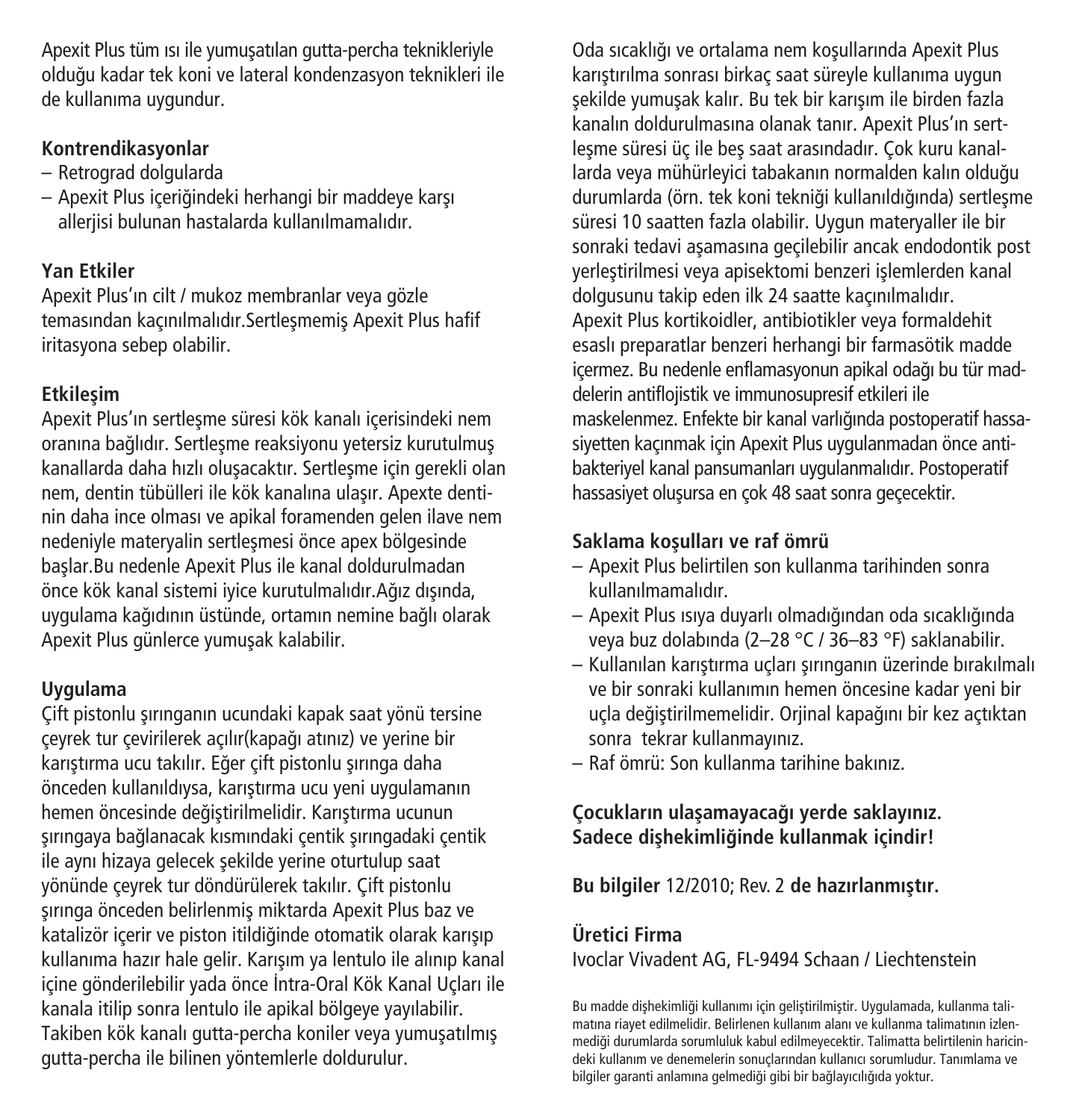# **Apexit** ® **Plus**

# **Р**усский

## **Инструкция**

#### **Описание**

Apexit Plus - это рентгеноконтрастный, нерастворимый, не лаюший усалки цемент на основе гилроксила кальция с превосходными физическими и биологическими свойствами. Применяется для постоянного пломбирования корневых каналов с использованием гуттаперчи. Apexit Plus является двухкомпонентным материалом (сдвоенный шприц CO СТАТИЧЕСКИМ СМЕСИТЕЛЕМ ЗАЛОЛНЕН ЛАСТАМИ бАЗЫ И aктиватора)

#### **Рабочее время**

Если вода не добавляется, рабочее время составляет прим. З часа. При добавлении воды это время заметно сокращается.

#### Соотношение смешивания

Благодаря использованию сдвоенного шприца со статичным смесителем отпадает необходимость ручного замешивания. Материал выдавливается из шприца уже замешанным в правильном соотношении.

## $C$ <sub>O</sub> $CTAB$

Соли кальция (гилроксил, оксил, фосфат), гилрированный коллофониум, дизалицылат, соли висмута (оксид, карбонат), высокодисперсный оксид кремния (силанизированный) и алкиловые сложные эфиры фосфорной кислоты.

#### **Показания**

- постоянное пломбирование канала после витальной экстирпации.
- постоянное пломбирование канала после улаления гангренозной пульпы и дезинфицирующей прокладки.

 $-$  постоянное пломбирование канала при паролонтитах. Apexit Plus полхолит лля техники олного штифта. латеральной конленсации, а также лля работы с разогретой гуттаперчей.

#### Противопоказания

- Ретроградное пломбирование.
- При известной аллергии на компоненты материала, приведенные в его составе, от применения Apexit Plus следует отказаться.

## Побочные лействия

Избегать контакта Apexit Plus с кожей / слизистой оболочкой и глазами. В неотвержленном состоянии Apexit Plus может оказывать легко разлражающее лействие.

### Взаимолействие с лругими препаратами

Отверждение Apexit Plus в корневом канале зависит от наличия влаги. При недостаточно высушенном канале отверждение происходит относительно быстро. Необходимую жидкость для отверждения поступает через лентинные канальцы. Материал отвержлается, начиная с апекса, поскольку злесь слой лентина самый тонкий, а апикальное отверстие обеспечивает послелующий лоступ жилкости. Поэтому перел началом пломбирования с помощью Apexit следует тщательно высушить корневой канал. Вне полости рта, на блоке лля смешивания в зависимости от влажности воздуха в помещении Apexit Plus может находиться в мягком состоянии в течение нескольких лней.

### **Применение**

Снять затвор слвоенного шприца поворотом на 1/4 оборота против часовой стрелки (выбросить, повторно использовать нельзя!) и установить смешивающую канюлю. В случае, если шприц уже использовался, установить новую канюлю только непосрелственно перел извлечением материала Apexit Plus. При этом канюлю задвинуть вниз, до тех пор, пока не совпадут отметки на канюле и сдвоенном шприце. Взять за цветную основу и зафиксировать канюлю поворотом на 1/4 оборота по часовой стрелке. База и катализатор Apexit Plus уже дозированы в сдвоенном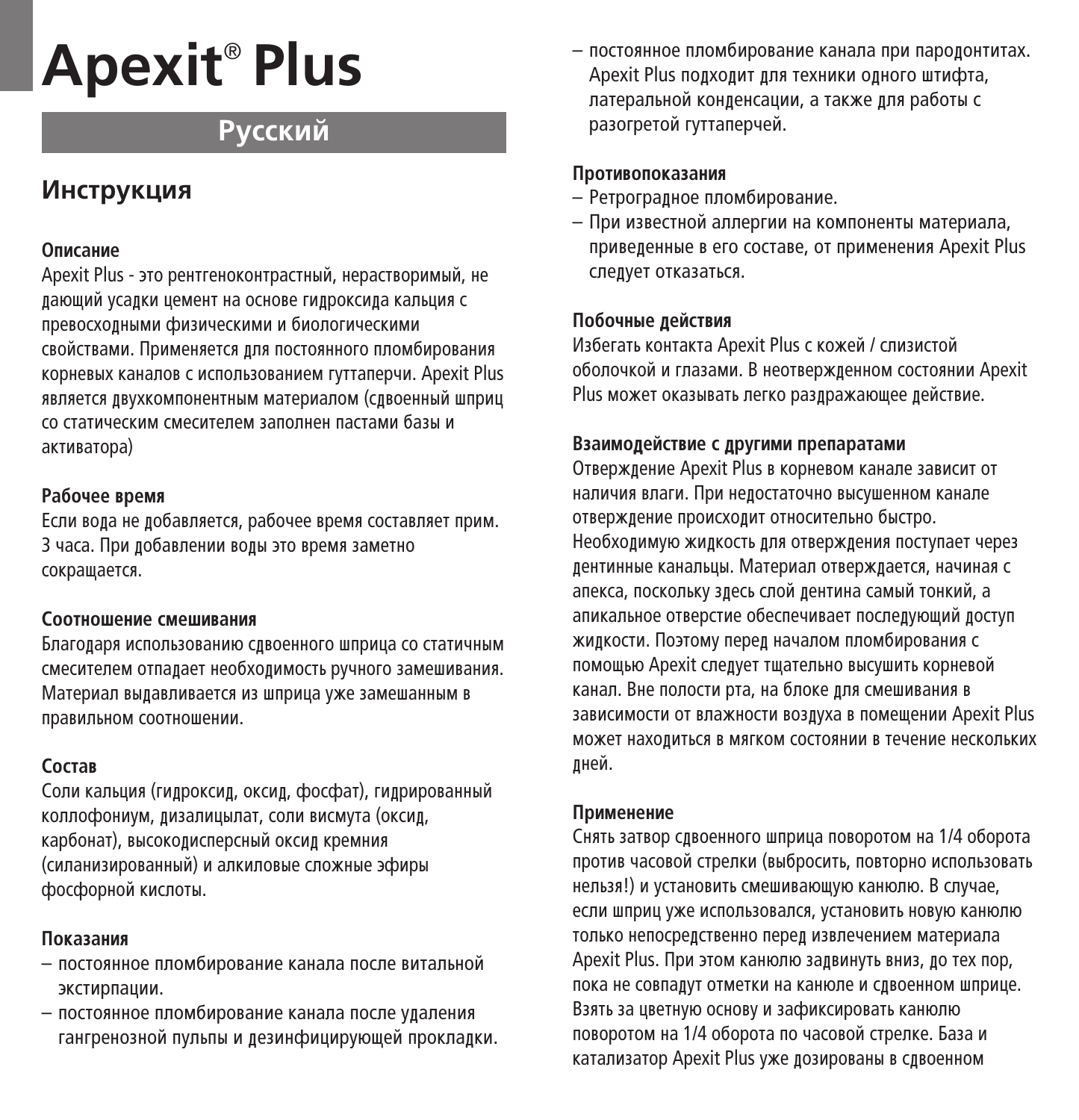шприце и при извлечении на блок для смешивания замешиваются в канюле, таким образом материал сразу ГОТОВ К ИСПОЛЬЗОВАНИЮ.

Выпоженный на блок лля смешивания материал можно взять с помощью лентуло и ввести его вращательными ДВИЖЕНИЯМИ В КАНАЛ, ИЛИ ЖЕ МОЖНО С ПОМОЩЬЮ прилагающихся внутриканальных типсов внести материал напрямую в канал, а уже затем с помощью лентуло доставить его в апикальную область.

После этого корневой канал пломбируется обычным образом с помошью гуттаперчевых штифтов или пологретой гуттаперчи. Выложенный на блок лля CMeшивания Apexit Plus при комнатной температуре и средней влажности воздуха остается мягким в течение многих часов, таким образом, при лечении нескольких каналов Apexit Plus замешивается только один раз.

Время отверждения Apexit Plus находится в диапазоне от ДВУХ ДО ПЯТИ ЧАСОВ. В ОЧЕНЬ СУХИХ КАНАЛАХ, ИЛИ СИТУАЦИЯХ В которых слой силера толше, чем обычно (например, при пломбировании техникой олного штифта) это время может составлять лаже свыше лесяти часов. Лальнейшее лечение зуба можно произволить любым тралиционным материалом. Какие-либо манипуляции с каналом, такие, как препарирование пол штифт с послелующим восстановлением культи или резекция верхушки корня, должны производиться не ранее, чем через 24 часа после пломбирования канала.

Apexit Plus не содержит фармацевтических компонентов, таких, как кортикоиды, антибиотики и формальдегидсодержашие препараты. Поэтому воспаления снимаются не в результате противовоспалительного и иммуноподавляющего действия таких добавок.

В случае инфицированных каналов применение Apexit Plus предполагает установить предварительную антибактериальную прокладку, чтобы избежать возникновения послеоперационной чувствительности.

Если такая чувствительность все-таки наступила, она, как правило, прохолит в течение максимум 48 часов.

#### **Условия хранения**

- $-$  Apexit Plus нельзя использовать по истечении срока ГОЛНОСТИ
- Apexit Plus не чувствителен к температурным влияниям и может храниться при комнатной температуре или в хололильнике (2–28° C).
- после использования смешиваюшую канюлю оставить на шприце, заменять ее на новую только при послелующем использовании. Не использовать повторно запирающий затвор!
- срок хранения: см. срок годности

#### Хранить в месте, недоступном для детей!  $\overline{\textbf{M}}$ ля использования только в стоматологии

**Инструкция составлена: 12/2010; Rev. 2** 

#### Изготовитель<sup>.</sup>

Ivoclar Vivadent AG FL-9494 Шаан / Пихтенштейн

Пролукт разработан лля применения в стоматологии и поллежит использованию ОС ОБ ВОСТРЕТСТВИЙ С ИНСТРУКЦИЕЙ ПО ПРИМЕНЕНИЮ. ПРОИЗВОЛИТЕЛЬ НЕ НЕСЕТ ОТВЕТСТВЕННОСТИ ЗА Применение в иных целях или использование, не COOТВЕТСТВУЮЩЕЕ ИНСТРУКЦИИ. КРОМЕ ТОГО, ПОТРЕбитель Обязан пол свою ОТВЕТСТВЕННОСТЬ ПРОВЕРИТЬ ПРОДУКТ ПЕРЕД ЕГО ИСПОЛЬЗОВАНИЕМ НА СООТВЕТСТВИЕ И ВОЗМОЖНОСТЬ ПРИМ<del>ЕНЕНИЯ ЛЛЯ ПОСТАВЛЕННЫХ НЕЛЕЙ. ЕСЛИ ЭТИ НЕЛИ НЕ УКАЗАНЫ В</del> ИНСТРУКНИИ.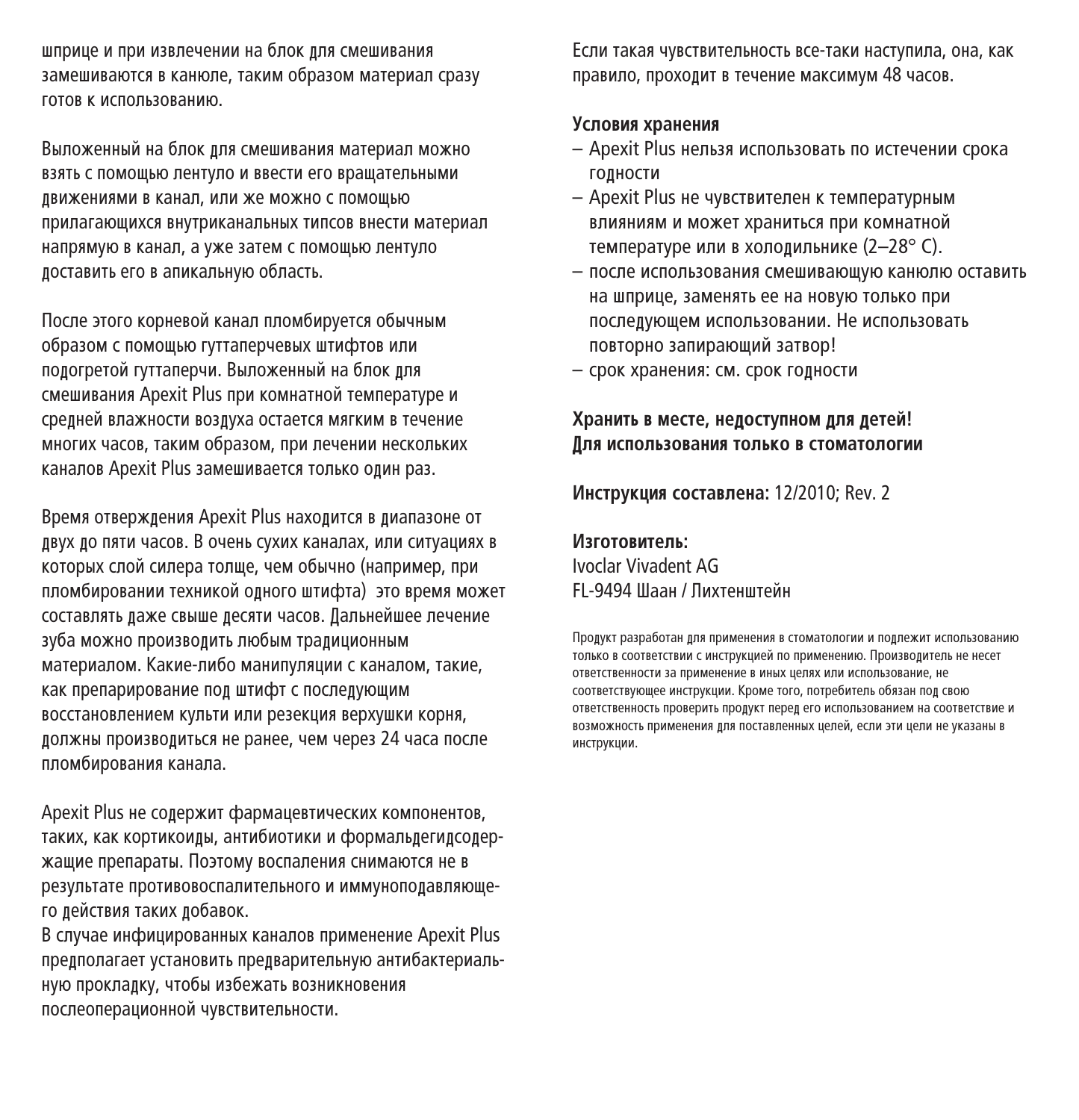# **Apexit** ® **Plus**

# **Polski**

## **Instrukcja stosowania**

## **Opis materiału**

Apexit Plus jest nierozpuszczalnym materiałem, zawierajàcym wodorotlenek wapnia, widocznym w promieniach rentgenowskich, przeznaczonym do ostatecznego wypełniania kanałów korzeniowych. Apexit Plus należy stosować jako materiał uszczelniający, w połàczeniu z çwiekami gutaperkowymi. Nie ulega on skurczowi podczas twardnienia i charakteryzuje się znakomitymi właściwościami fizycznymi oraz biologicznymi. Jest to materiał dwuskładnikowy, składający się z bazy i katalizatora, umieszczonych w samomieszajàcej strzykawce.

## **Czas pracy**

O ile nie dodaje się wody, czas pracy materiałem Apexit Plus wynosi około 3 godzin. Dodanie wody znacznie skraca czas pracy.

## **Proporcje mieszania składników**

Ponieważ materiał Apexit Plus dostępny jest w strzykawce samomieszającej, nie jest konieczne reczne mieszanie składników. Materiał zostaje dokładnie wymieszany w prawidłowych proporcjach w końcówce mieszającej. po czym może być wyciśniety i jest gotowy do użycia.

## **Skład**

Zwiàzki wapnia (wodorotlenek, tlenek, fosforan), uwodorniona kalafonia, dwusalicylany, zwiàzki bizmutu (tlenek, weglan), bardzo rozdrobniony dwutlenek krzemu (silanizowany), ester alkilowy kwasu fosforowego.

## **Wskazania**

– Ostateczne wypełnianie kanałów korzeniowych po przyżyciowej ekstyrpacji miazgi

- Ostateczne wypełnianie kanałów korzeniowych po usunieciu miazgi zgorzelinowej i założeniu do kanału opatrunku ze Êrodkiem dezynfekujàcym
- Ostateczne wypełnianie kanałów w przypadku wewnetrznej lub zewnetrznej resorpcji zebiny korzeniowej.

Materiał Apexit Plus jest przeznaczony do stosowania jako uszczelniacz podczas wypełniania kanałów technikà pojedynczego ćwieka, technika kondensacji bocznej, a także we wszystkich technikach, w których wykorzystuje się termicznie uplastycznioną gutaperkę.

## **Przeciwwskazania**

- Wsteczne wypełnianie kanału korzeniowego.
- Stwierdzona nadwra˝liwoÊç pacjenta na składniki materiału Apexit Plus.

## **Działania niepo˝àdane**

Należy unikać kontaktu materiału Apexit Plus ze skóra, błona śluzowa i oczami, ponieważ nie utwardzony materiał może spowodować podrażnienie.

## **Interakcje**

Czas wiązania materiału Apexit Plus w kanale zależy od wilgotności środowiska. Twardnienie materiału nastepuje stosunkowo szybko w kanałach niedostatecznie osuszonych. Wystarczająca do twardnienia wilgotność zapewnia płyn przesączający się z kanalików zębinowych. Polimeryzacja materiału rozpoczyna się w okolicy otworu wierzchołkowego, ponieważ zębina w tym miejscu jest najcieńsza, a przez otwór wierzchołkowy przedostaje się dodatkowa wilgoć. Dlatego też przed ostatecznym wypełnianiem kanału materiałem Apexit Plus, należy go dokładnie osuszyç. Materiał pozostajàcy na płytce do mieszania może nie ulegać spolimeryzowaniu nawet przez kilka dni, w zależności od wilgotności powietrza.

## Sposób postępowania

Zdjąć ze strzykawki samomieszającej ochronną nakrętkę poprzez jej obrót o 1/4 w stronę przeciwną do ruchu wskazówek zegara (nakrętkę należy wyrzucić, nie wolno jej zakładać ponownie) i zastapić ja końcówka mieszająca.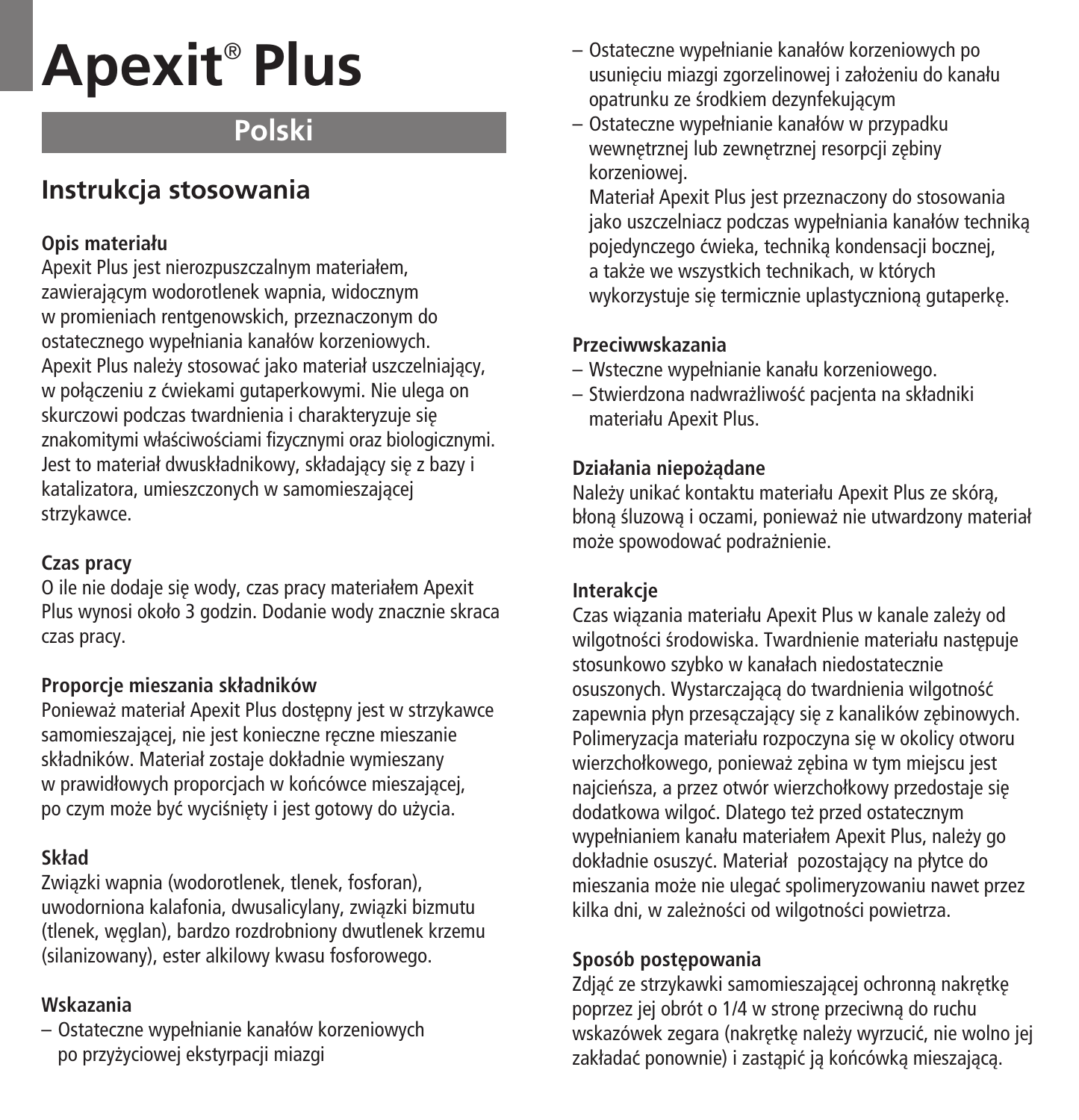Jeżeli strzykawka samomieszająca stosowana była wcześniej, należy wymienić zużyta końcówke mieszająca na nowa tuż przed wyciśnieciem materiału Apexit Plus ze strzykawki. Nałożyć końcówke mieszająca. Docisnać końcówkę do zakończenia strzykawki i zabezpieczyć w odpowiedniej pozycji poprzez wprowadzenie jej pod zabezpieczające uchwyty na strzykawce i obrót końcówki mieszajàcej o ¼, zgodnie z ruchem wskazówek zegara. Podczas wyciskania materiału ze strzykawki ulegajà mieszaniu dokładnie określone ilości bazy i katalizatora. Materiał może być nakładany do kanału za pomocą igły Lentulo, jak również za pomocą końcówek wewnątrzustnych Intra Canal Tips, a nastepnie dodatkowo rozprowadzony w kierunku wierzchołka korzenia za pomoca igły Lentulo. Następnie należy wypełnić kanał korzeniowy metodami tradycyjnymi, za pomocà çwieków gutaperkowych lub uplastycznionej termicznie gutaperki. W temperaturze pokojowej i przy średniej wilgotności powietrza, materiał Apexit Plus pozostaje plastyczny przez kilka godzin po wymieszaniu i wyciśnieciu ze strzykawki. Umożliwia to wypełnienie kilku kanałów po jednokrotnym mieszaniu materiału. Czas twardnienia materiału Apexit Plus wynosi od 3 do 5 godzin. W bardzo suchych kanałach lub w sytuacji, kiedy warstwa materiału jest grubsza, np. w przypadku wypełniania kanału technikà 1 çwieka, materiał może twardnieć nawet ponad 10 godzin. Dalsze etapy leczenia mogą być wykonane przy użyciu powszechnie stosowanych materiałów. Wszelkie dalsze zabiegi, jak na przykład opracowanie łoża pod wkład koronowo-korzeniowy lub zabieg resekcji wierzchołka korzenia, mogą być wykonywane nie wcześniej niż po upływie 24 godzin po wypełnieniu kanału. Materiał Apexit Plus nie zawiera żadnych substancji farmakologicznie czynnych, takich jak kortykosterydy, antybiotyki czy preparaty na bazie formaldehydu. Dlatego też objawy stanu zapalnego w okolicy

okołowierzchołkowej nie sà maskowane przez przeciwzapalne i immunosupresyjne działanie tych substancji.

Zastosowanie materiału w przypadku zainfekowanych kanałów korzeniowych, wymaga przed ich ostatecznym wypełnieniem, leczenia opatrunkami o działaniu

przeciwbakteryjnym, aby uniknać nadwrażliwości pozabiegowej. Jeśli jednak nadwrażliwość wystapi, to zazwyczaj ustenuje po upływie maksymalnie 48 godzin.

## **Warunki przechowywania i okres wa˝noÊci**

- Materiału Apexit Plus nie nale˝y stosowaç po upływie okresu wa˝noÊci
- Materiał Apexit Plus nie jest wrażliwy na wysokie temperatury. Może być przechowywany zarówno temperaturze pokojowej jak i w lodówce (2-28°C)
- Po użyciu materiału, końcówkę mieszającą należy pozostawić na strzykawce. Nie należy wymieniać końcówek wcześniej, niż przed kolejnym użyciem materiału. Nie stosować nakretki, która zabezpieczona była nowa strzykawka samomieszająca.
- Data przydatności: Patrz termin ważności !

## **Materiał przechowywaç w miejscu niedost´pnym dla dzieci.**

**Materiał przeznaczony tylko u˝ytku w stomatologii.**

**Data opracowania informacji:** 12/2010, Rev. 2

### **Producent**

Ivoclar Vivadent AG. FL-9494 Schaan / Liechtenstein

## **Przedstawiciel w Polsce**

Ivoclar Vivadent Polska Sp.z o.o. Al. Jana Pawła II 78 00-175 Warszawa Infolinia:. 0 22 817 11 35 E-mail: info@ ivoclarvivadent.com.pl

Materiał został przeznaczony wyłàcznie do stosowania w stomatologii. Przy jego stosowaniu należy ściśle przestrzegać instrukcji użycia. Nie ponosi się odpowiedzialnoÊci za szkody powstałe na skutek nieprzestrzegania instrukcji lub stosowania niezgodnie z podanymi w instrukcji wskazaniami. Użytkownik odpowiada za testowanie produktu dla swoich własnych celów i za jego u˝ycie w każdym innym przypadku nie wyszczególnionym w instrukcji. Opis produktu i jego skład nie stanowia gwarancji i nie są wiążące.

## **Dane** dotyczące bezpieczeństwa stosowania dostępne **sà na stronie internetowej www.ivoclarvivadent.com**